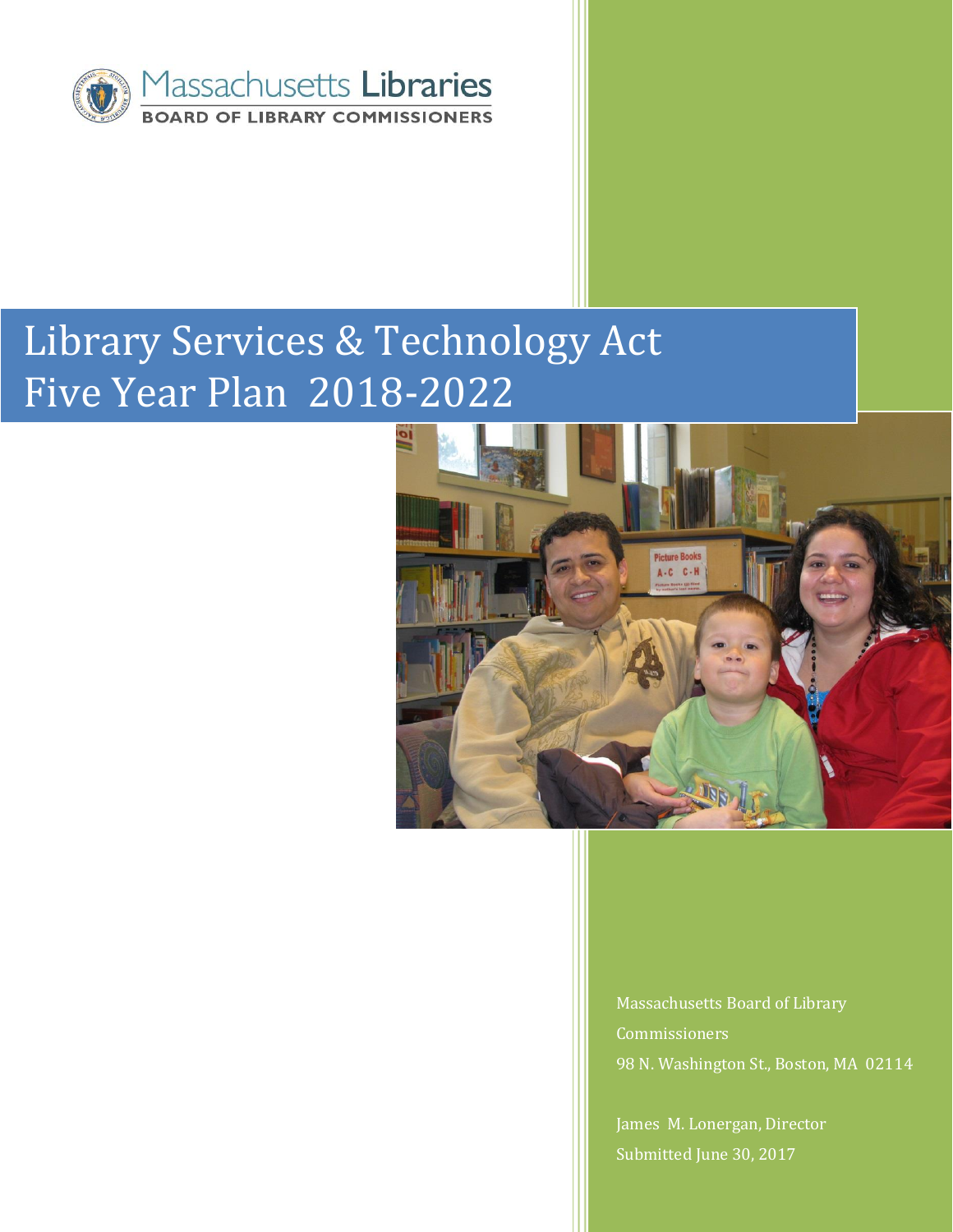# COMMISSIONERS

Mary Ann Cluggish, Chairman N. Janeen Resnick, Vice Chairman Roland A. Ochsenbein, Secretary Carol B. Caro Francis R. Murphy George T. Comeau Gregory J. Shesko Mary Kronholm Alice M. Welch

# STATE ADVISORY COUNCIL ON LIBRARIES (SACL)

Maureen Ambrosino, Westborough Public Library, Public Libraries Jean Canosa Albano, Springfield City Library, Public Libraries Diane Costagliola, Boston College High School, School Libraries Glenn Ferdman, Somerville Public Library, Public Libraries Anne Gancarz, Chicopee Public Library, Library Serving People with Disabilities Tobe Gerard, Natick, Library Users Nancy Hughes, MCI Cedar Junction, Walpole, Institutional Libraries Amy Hwang, Eastern Nazarene College, Quincy, Private Academic Libraries Alison Kenney, Marblehead/Swampscott, Library Users Beth Linker, Arlington, Library Users Carol Mahoney, Consultant, Special Libraries Zachary Newell, Salem State University, Academic Libraries Mary Shaw, Eastham, Library Users Karen Traub, Shutesbury, Library Users Jennifer Woodward, Whitinsville Social Library, Northbridge, Public Libraries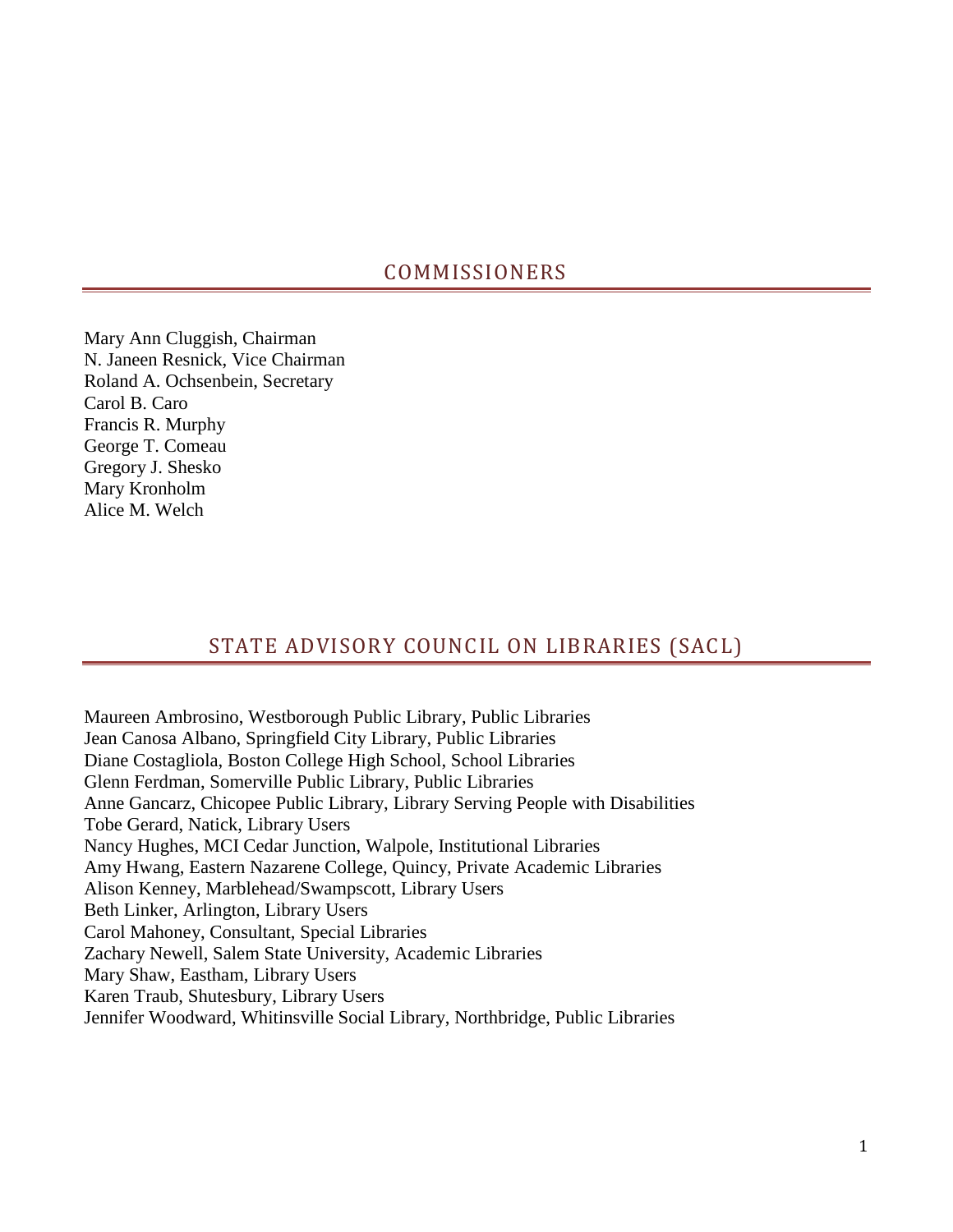# PART ONE: MISSION

**The Massachusetts Board of Library Commissioners works to provide every person in the Commonwealth with full and equal access to outstanding library services, to promote innovation and collaboration, and to position libraries at the center of civic life in their communities.** 

### **Guiding Principles**

 $\overline{\phantom{0}}$ 

As the state agency with overall responsibility for libraries, the Massachusetts Board of Library Commissioners (hereinafter "MBLC") implements its programs, services, and initiatives in the context of a set of overarching guiding principles that define the agency's strategic approach. These guiding principles include:

**Leadership, Standards, Innovation:** The MBLC provides leadership for the library community, sets standards that place Massachusetts libraries and library-related programs squarely within nationally recognized best practices, and fosters innovation and entrepreneurship that maintains and extends Massachusetts's national leadership in library services.

**Requirements and Processes:** The MBLC develops requirements and processes for libraries to access funding and other types of support that are designed to foster quality and equity. For example, the MBLC requires a level of municipal funding before public libraries are eligible for state aid, thereby ensuring a level of local commitment and support for the library that enables quality, accessible programs.

**Continuous Improvement:** The MBLC plays a central role in promoting local and statewide library programs and services. The MBLC provides high quality descriptive and instructional materials for services and resources such as databases, eBooks, and summer reading programs. The MBLC coordinates campaigns and other support for library programs throughout the state that promote continuous improvement in and awareness of local library services and provides tools and techniques that enhance libraries' activities at the local level.

**Platforms and Infrastructure:** The MBLC provides, manages, and supports various online and digital platforms and the related infrastructure for a number of statewide resources and services.

**Collaboration and Resource Sharing**: Through its direct activities and funded initiatives with affiliates<sup>1</sup>, the MBLC prioritizes regional and statewide collaboration and resource sharing as a strategy for maximizing the impact of and access to the available resources.

**Public Access:** Through its website and other communications activities, the MBLC serves as a comprehensive source of information about local, regional, and statewide library programs and services. The MBLC provides information that library staff, Trustees, and Friends need to access funding and other support.

**Sustainable expansion**: Planning for any new programs and initiatives within the library community or developed in collaboration with external partners includes an approach to sustaining those efforts over time or beyond an initial cycle of funding. New staff positions, new programs, and any expansion of the MBLC's activities will be implemented with a specific and strategic plan for sustainability. Projects of fixed duration have implementation plans that include a clear process for conclusion with a specific exit strategy.

<sup>1</sup> *Please note: Full descriptions of Affiliates and Partners is provided in Part Four: Coordination Efforts*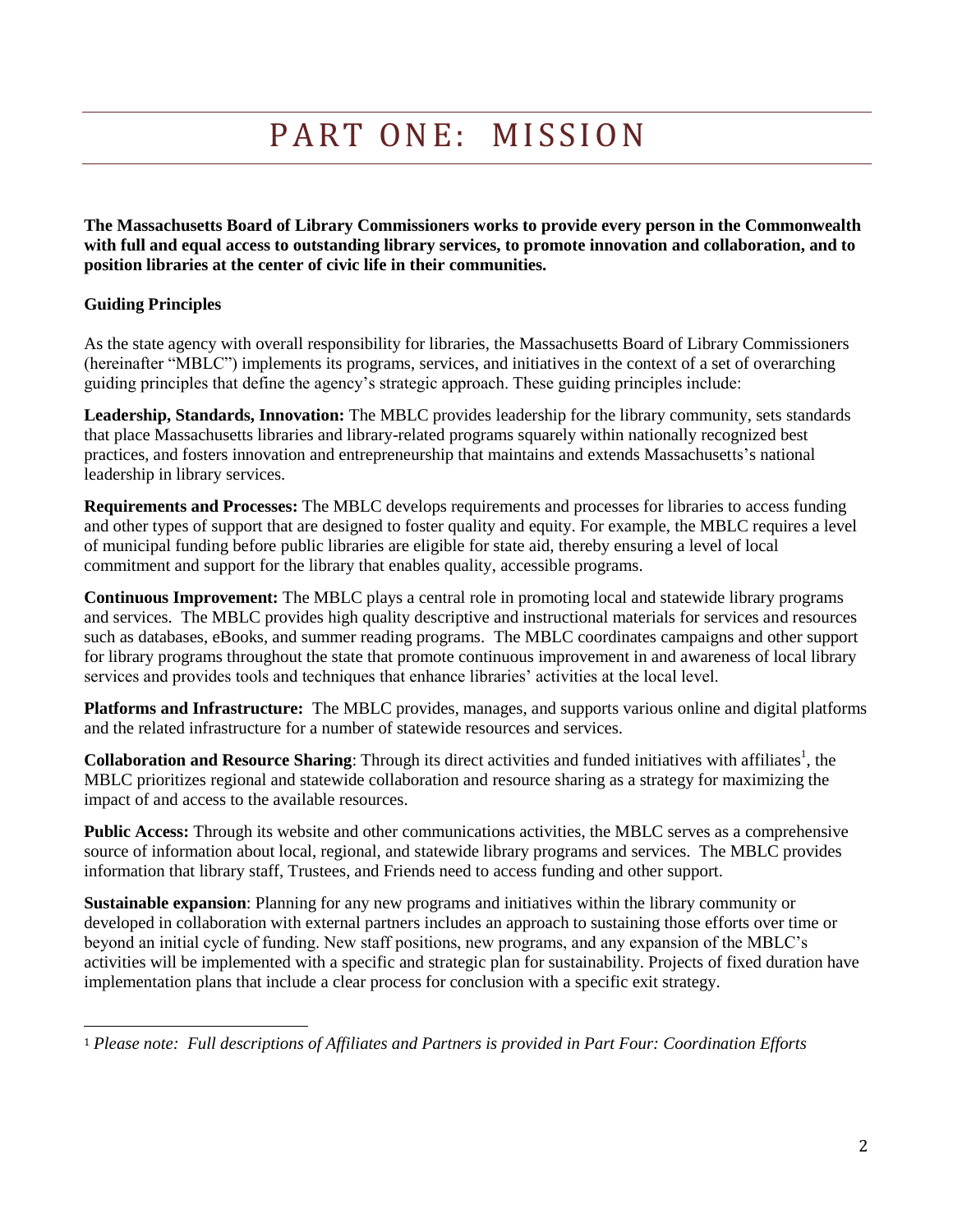# PART TWO: NEEDS ASSESSMENT

Local support accounts for an average 96% of funding for Massachusetts's 370 public libraries. Massachusetts is the home of the first public library in the U.S. and has a proud, strong, and deeply embedded tradition of municipal independence and local identity. At the same time, through decades of commitment and visionary leadership, Massachusetts has developed a robust, remarkably strong and resilient tradition of library resource sharing and mutual support, and a firm dedication to equal access.

#### *Funding*

Massachusetts communities of all sizes are facing a rapidly accelerating local funding crisis due to three decades of constriction under the Proposition 2  $\frac{1}{2}$  tax limitation law that strains their ability to fund local services on an annual basis and imposes a levy limit over time. Six municipalities hit the "levy ceiling" in 2016 and twelve more are approaching that ceiling. (Massachusetts Department of Revenue, Division of Local Services, 10/20/16). Massachusetts municipalities are also grappling with diminishing local aid from the state, and slow or stagnant revenue growth. Many Massachusetts towns are "built out" - and have no opportunities for increasing their tax base through additional development, reflecting the fact that Massachusetts has the third-highest population density in the country. While recent data reflects modest commercial growth in Massachusetts, that data is driven primarily by the amount of redevelopment activity in Boston itself, and in fact, communities in Franklin, Berkshire, and Barnstable counties are trending downward in both population and revenue.

Many Massachusetts libraries are feeling the pinch with staff reductions, decreases in hours open, shortfalls in materials expenditures, and aging equipment and facilities. According to statistics from the Massachusetts Department of Revenue, Schedule A report, submitted by town accountants and city auditors to the Division of Local Services, local support for public libraries fell from 1.25% of total municipal expenditures to 1.19% (FY '09 - FY'13).

#### *Small Library Challenges*

More than half of Massachusetts public libraries (191/370) are classified as "small," i.e., in communities below 10,000 population, with 121 below 5,000. These libraries contribute enormous value and identity to their communities while many struggle with severe budget deficits, aging facilities, part-time hours and minimally trained staff. Some are still isolated, not networked, and technologically deficient. The MBLC will continue to seek efficient, effective, and realistic ways to assist these smallest libraries in their commitment to serving their communities. Residents of the smallest communities often rely upon larger libraries that are open more hours, have larger collections, and offer more programs. Some of those neighboring communities are feeling the strain and seeking relief from the MBLC through larger grants and special project requests. The high level of investment Massachusetts has made in its libraries' connected infrastructure requires continuous renewal and fresh thinking to continue to be a national model of success and public pride and satisfaction.

The MBLC requires libraries to submit current Strategic and Action Plans to be eligible for LSTA and other direct grants. Many libraries do not have the capacity to conduct a strategic planning process and preliminary analysis of the plans on file with the MBLC indicates a need for a new planning model. Approximately 50% of public libraries have current plans. Very few school systems and other types of libraries, including correctional institutions and special libraries of all types, have up to date plans on file. Of those that have up to date plans, many have qualified for LSTA grants.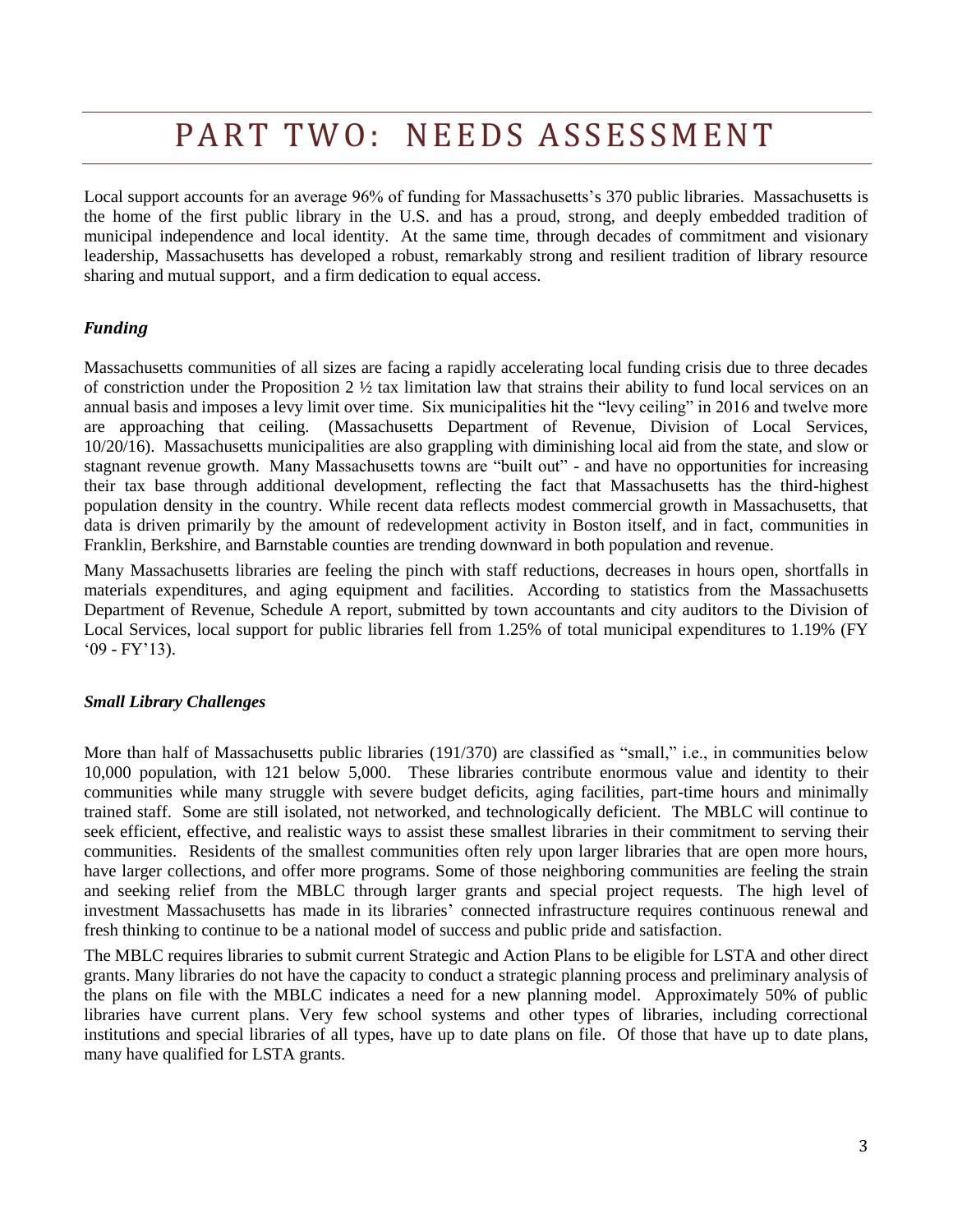#### *Services to Students*

In remarks presented at the Massachusetts Library Association annual conference in May 2017, incoming ALA President James Neal identified pressing challenges libraries are currently facing: since 2008, there are 20,000 fewer librarians and 60,000 fewer library workers nationwide. In Massachusetts, this loss is most keenly felt in our school libraries**.** Clearly children need reliable access to libraries for the full range of student support, homework help, research materials, and reading recommendations and resources. Massachusetts's public, academic, and special libraries are also experiencing dramatic changes as many have experienced budget reductions, professional positions have been eliminated, and aging service paradigms demand rethinking while librarians are racing furiously to keep up with all the varied demands of a complex society and constantly expanding information streams.

### *Public Health*

Massachusetts state legislators, agencies, and local officials are holding town hall sessions and discussing approaches to address a serious opioid crisis in the state, including recent legislative initiatives. Massachusetts library workers report an increase in drug problems in the library. Librarians are pursuing training in identifying crises and some have, and others are prepared to, administer life-saving interventions like naloxone. Librarians are the trusted source in their communities for sound information and continuously look for new ways to position the library as a key partner in addressing these large social challenges.

### *Underserved Populations*

Immigrant groups make up a significant part of the Massachusetts workforce. One in five workers in the Commonwealth was born in another country, including more than one million immigrants and refugees or 16% of the state's total population. Currently 28% of children in Massachusetts have at least one immigrant parent and 78% of children of immigrants under 18 are born in the U.S.

The largest groups of new immigrants to Massachusetts come from the following countries in descending order: China, India, Brazil, Portugal, Haiti, and the Cape Verde islands followed by the Dominican Republic and El Salvador. Asians are projected to become the [largest immigrant group](http://www.pewhispanic.org/2015/09/28/modern-immigration-wave-brings-59-million-to-u-s-driving-population-growth-and-change-through-2065/) in the U.S. by 2055, surpassing Hispanics according to a PEW Research study. Massachusetts has the tenth largest percentage of Asian Americans in relation to total population, according to 2010 U.S. Census; the third largest population of Haitians in the country, and a large population of Portuguese as well.

#### *Families*

 $\overline{\phantom{0}}$ 

Poverty and related obstacles can negatively impact the cognitive, physical, and socioemotional developmental outcomes of young children.<sup>2</sup> Family structure is another important consideration for antipoverty programs: children in single-parent families are at greater risk for poor academic outcomes. Parents without familysustaining jobs, let alone those who are unemployed altogether, often experience heightened risk; two-generation programs have the potential to address this by increasing workforce readiness and employment rates. A lack of health insurance poses a risk to parents' physical health and well-being, as well as family finances.

A recent national survey of the economic, educational, health and community well-being of children, reveals that despite years of economic recovery, more children in Massachusetts are living in poverty now than during the Recession of 2008. According to the 2015 KIDS COUNT Data Book from the Annie E. Casey Foundation, one in six – or 16 percent – of Massachusetts's children are currently experiencing poverty. Although Massachusetts ranks third overall for child well-being nationwide, this data mirrors national trends, notably in the uneven recovery for low-income families, the growth in child poverty, and improved health indicators. Childhood poverty is one of the key indicators of later health problems.

<sup>2</sup> https://www.bostonglobe.com/lifestyle/health-wellness/2014/03/25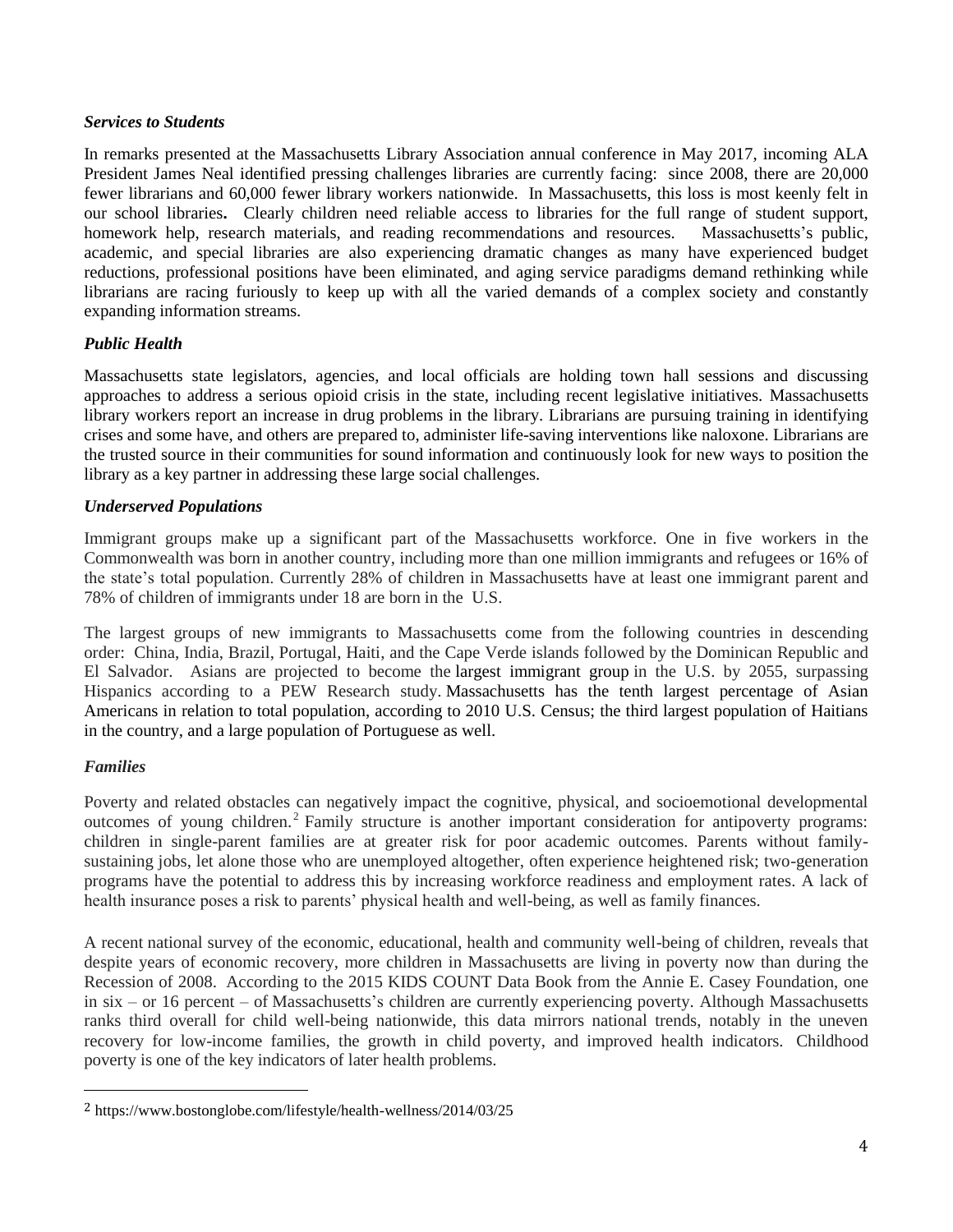While Massachusetts fares well in some health indicators, such as having relatively low rates of teen births, and fewer residents who lack health insurance, many families are living in poverty which is a major contributor to health problems. According to a report from Harvard's Kennedy School of Government, Massachusetts has historically resisted a countywide approach to solving community problems. Increasingly there is growing poverty in the suburbs while many of the services for families are still in cities.

## *Homelessness*

According to numbers from the U.S. Department of Housing and Urban Development's *[2015 Annual Homeless](https://www.hudexchange.info/resources/documents/2015-AHAR-Part-1.pdf)  [Assessment Report](https://www.hudexchange.info/resources/documents/2015-AHAR-Part-1.pdf)* to Congress, there were 21,135 people in Massachusetts counted as experiencing homelessness during the January/February 2015 period. On January 31, 2017, there were 3,568 families with children and pregnant women in Massachusetts' Emergency Assistance (EA) shelter program. 87 of these families with children were being sheltered in motels. This number does not count those families who are doubled up, living in unsafe conditions, or sleeping in their cars.

In August 2016, the Massachusetts Department of Elementary and Secondary Education estimated that 9,493 high school-aged students in public schools are experiencing homelessness on any given day. This number includes an estimated 4,085 unaccompanied high school students who are experiencing homelessness and not in the custody of their parent or legal guardian. The number of individuals experiencing homelessness has more than doubled since 1990. On any given night in Massachusetts, the approximately 3,000 night shelter beds for individuals usually are full or beyond capacity (supplemented by cots and sleeping bags).

## *People with Disabilities*

The 2015 Health Needs Assessment of People with Disabilities in Massachusetts identified top health care barriers for all people with disabilities in its statewide survey. The greatest health needs are in the domains of housing, access to mental and oral health providers, access to providers who accept public health insurance, prescription medications, transportation to medical appointments, and accessible gyms. Also notable were the need for provider sensitivity to disability issues and the need for communication supports during health care visits and challenges navigating the health care system due to lack of accessible equipment, fragmented health care, communication barriers and a lack of culturally competent health care professionals.

In 2014 the Executive Office of Health and Human Services launched MassOptions, a centralized information and referral service linking individuals with disabilities and family members to a broad range of community services and agencies. Partners include state human service agencies, independent living centers and the aging and disability resource consortia. The MA Network of Information Providers, coordinated by New England Index, consists of 130 agencies that disseminate disability information and make referrals to the public.

## *Digitization*

 $\overline{\phantom{0}}$ 

In 2017, OCLC released a report summarizing the results of a needs assessment and gap analysis of digitization activities by public libraries and state library agencies in the U.S.<sup>3</sup> National surveys of public libraries and state library agencies were conducted to gauge the extent to which U.S. public libraries are positioned to support the growth of the national digital platform (NDP), primarily through the digitization of their unique collections.

The report outlines key findings from the surveys and provides observations and recommendations for future exploration in the area of supporting digitization efforts in public libraries:

Ninety-two percent of public libraries have locally significant, unique physical collections

<sup>3</sup> Morgan, Kendra and Merrilee Proffitt. 2017. *Advancing the National Digital Platform: The state of digitization in US Public and State Libraries.* Dublin, Ohio: OCLC Research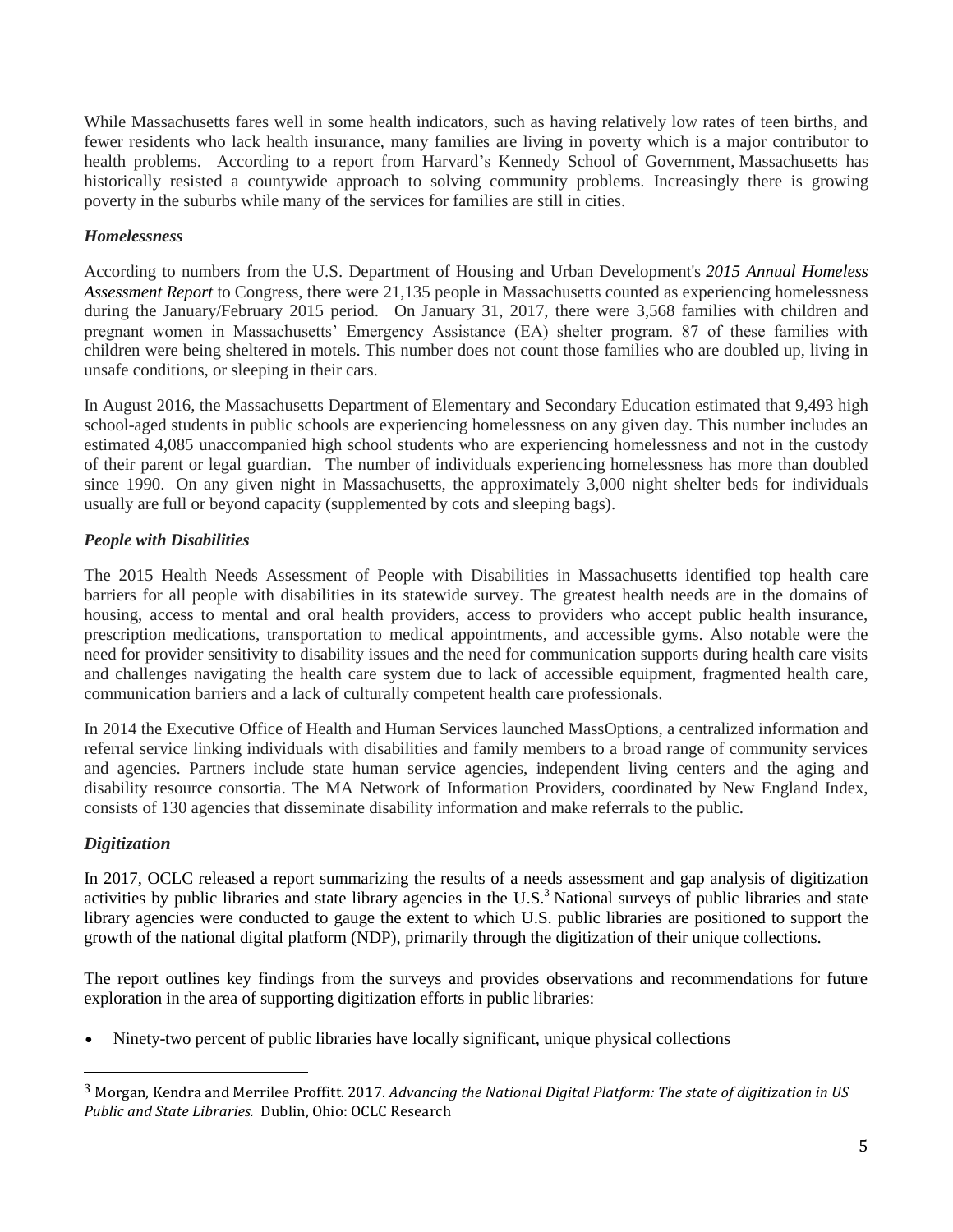- More than 37.6% of libraries have engaged in digitization activities in the last three years
- In addition to the common barriers of time and ongoing funding, 61.4% of libraries identified insufficient staff training/expertise as a major barrier to their digitization efforts
- All state library agencies reported that digitizing and providing online access to local and unique digitized material aligns with their mission either explicitly (12.8%), or broadly (87.2%)
- Public libraries identified training in imaging best practices (55.6%), copyright risk assessment (47.5%) and metadata best practices (47.0%) as the most potentially helpful to their efforts.

### *Preservation*

*Massachusetts Connecting to Collections Statewide Preservation Survey* was conducted in 2011 by Northeast Document Conservation Center with an IMLS grant administered by MBLC. (see footnote 4 next page for description of IMLS) The in-depth needs assessment of Massachusetts collections identified severe deficiencies in preservation and disaster preparedness. The report notes that the MBLC is well-positioned to lead efforts, as it has for twenty years, particularly noting strong established partnerships that create a comprehensive approach to the problem. Survey results identified a growing need for statewide activities, citing the challenges of training in collection management, practical preservation planning, inadequate or nonexistent preservation-related funding, building maintenance and environmental conditions that put collections at great risk.

In 2015, MBLC collaborated with Boston Public Library, Digital Commonwealth, Northeast Document Conservation Center, and others to conduct a Planning for Preservation and Digitization study. The resulting recommendations include:

- Develop and promote a set of standard practices
- Create a central clearinghouse
- Develop a statewide network of hubs
- Offer expert guidance
- Establish an education and training program

This study and strong preservation outreach and education guide MBLC's preservation program and provide further support to collaborations with statewide partners.

#### *Access and Infrastructure*

Nearly all Massachusetts public libraries are significantly below the FCC benchmarks<sup>[\[1\]](https://mail.google.com/mail/u/0/#m_3051146412474331166__ftn1)</sup> for library broadband connectivity. Residents, students, and businesses in unserved and underserved communities continue to look to their public libraries as the one source of reliable Internet access. High-speed bandwidth solutions in urban areas are beyond the budget of many larger libraries while the traffic from multiple patron-owned devices (e.g. cell phones and laptops) overwhelms those libraries' capacity to handle the bandwidth demand. Robust connectivity and infrastructure are at the heart of libraries' ability to provide access to government, economic, job-related, educational, and health online resources to support the diverse needs of the community. The MBLC must continue to promote a strong and healthy network infrastructure statewide for all public libraries throughout the state.

<sup>[1]</sup> Modernizing the E-rate Program for Schools and Libraries: Report and Order and Further Notice Of Proposed Rulemaking ¶.37 (July 23, 2014)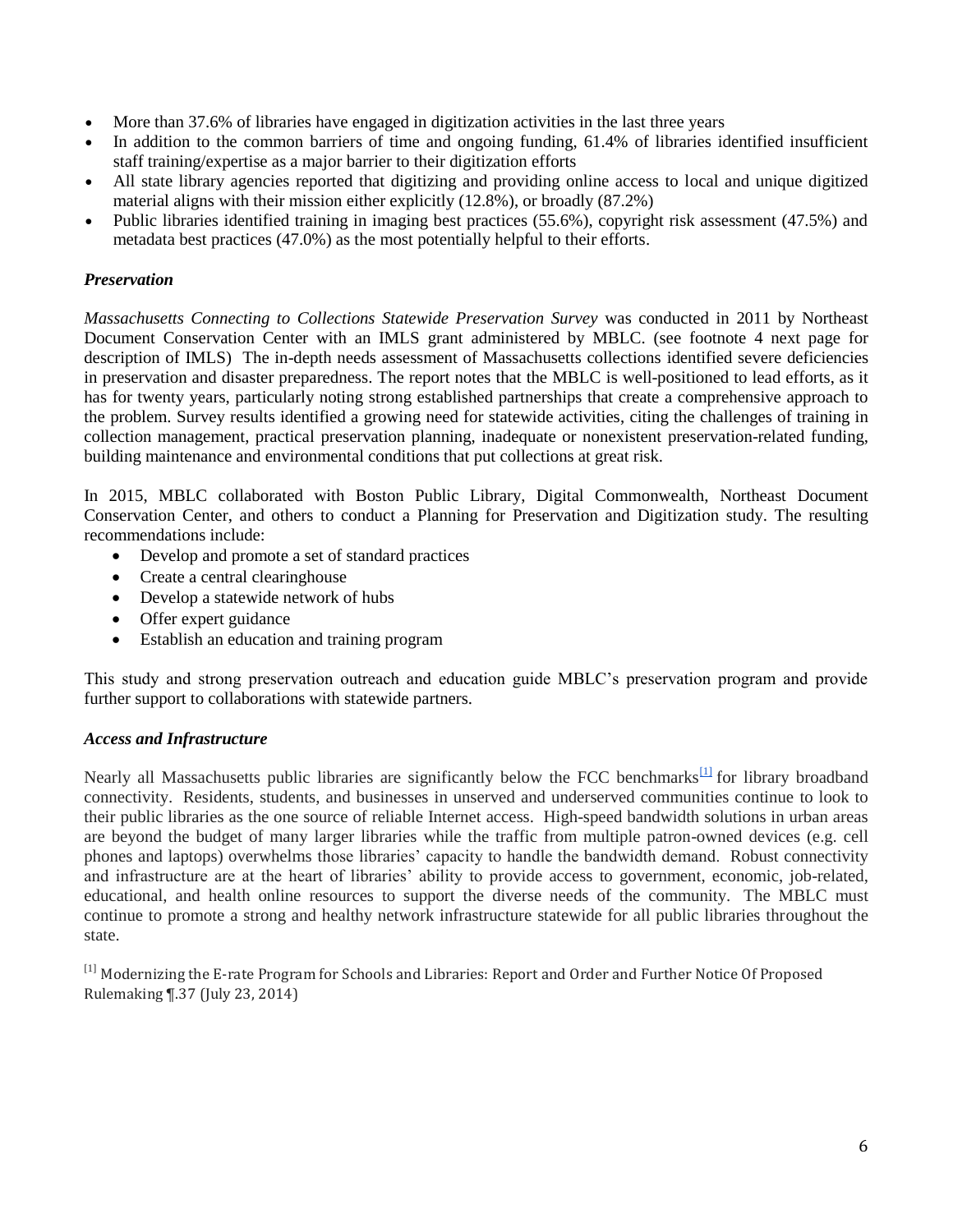# PART THREE: GOALS & PROJECTS

This five year plan doubles the number of goals the MBLC will pursue compared to the 2012 plan. The six goals emerged from an extensive two-pronged planning process that is fully described in Section Six: Stakeholder Involvement. Expanding the goals aligns the MBLC's LSTA direction precisely with IMLS<sup>4</sup> focal areas and intents. This tightly aligned approach creates a shared, meaningful, common language among states to track projects and measure success. Massachusetts's goals one, two and three are primary – they are integral to the mission and will be pursued at some level regardless of funding shifts. Massachusetts's goals four through six are of secondary priority – they provide frameworks for new projects that can be adapted to meet emerging needs and offer opportunities for innovation, new partnerships, and creative responses to changing times.

# GOAL 1: PROMOTING LEARNING

**Summary:** MBLC supports learners of all ages with their individual educational and learning goals. Promoting learning for a lifetime encompasses all levels and all parts of the education system, including adult education, continuing training, and informal learning. Lifelong learning is a shared responsibility, in which people's knowledge, skills and competencies are developed and applied and promoted in all parts of society.

**Needs addressed:** Services to Students; Underserved Populations; Families; People with Disabilities

**Partners:** Massachusetts Department of Early Education and Care; Massachusetts Department of Elementary and Secondary Education; Massachusetts Center for the Book; Massachusetts School Library Media Association; Massachusetts Cultural Council; Massachusetts Center for the Humanities; Boston Bruins; Massachusetts Department of Children and Families

## OBJECTIVE 1: IMPROVE USERS' GENERAL KNOWLEDGE AND SKILLS

## PROJECT 1: EARLY LEARNING AND YOUTH INFORMATION NEEDS AND SERVICES

**Summary:** Library programs and services encourage early learning initiatives and projects targeting children and teens that promote literacy and underscore the important role of the library as a welcoming place for children and teens.

#### **Audience:** Children, families

**Process:** Support direct grants, provide learning institutes and opportunities to hear from specialists in early learning and services designed for teens; fund special projects & mini-grants.

## **Timeline:** Ongoing

 $\overline{\phantom{0}}$ 

#### **Outputs & Outcomes**

**Strategy 1.1.1.1** Annual grant opportunities for early learning e.g. STEM and STEAM, programs serving Tweens and Teens, programs for school libraries; annual grant writing and grant management workshops

**Measure 1.1.1.1** Number of workshops offered; number of libraries that apply

<sup>4</sup> IMLS refers to the Institute of Museum and Library Services, the Federal agency for libraries. LSTA refers to the Library Services and Technology Act, the legislation that provides federal funds to state library agencies. Please see Appendix A for IMLS Focal Areas, Intents, Purposes and Priorities and Appendix B for a crosswalk that ties the Massachusetts Goals, Objectives, and Projects to the IMLS Focal Areas, Intents, Purposes and Priorities.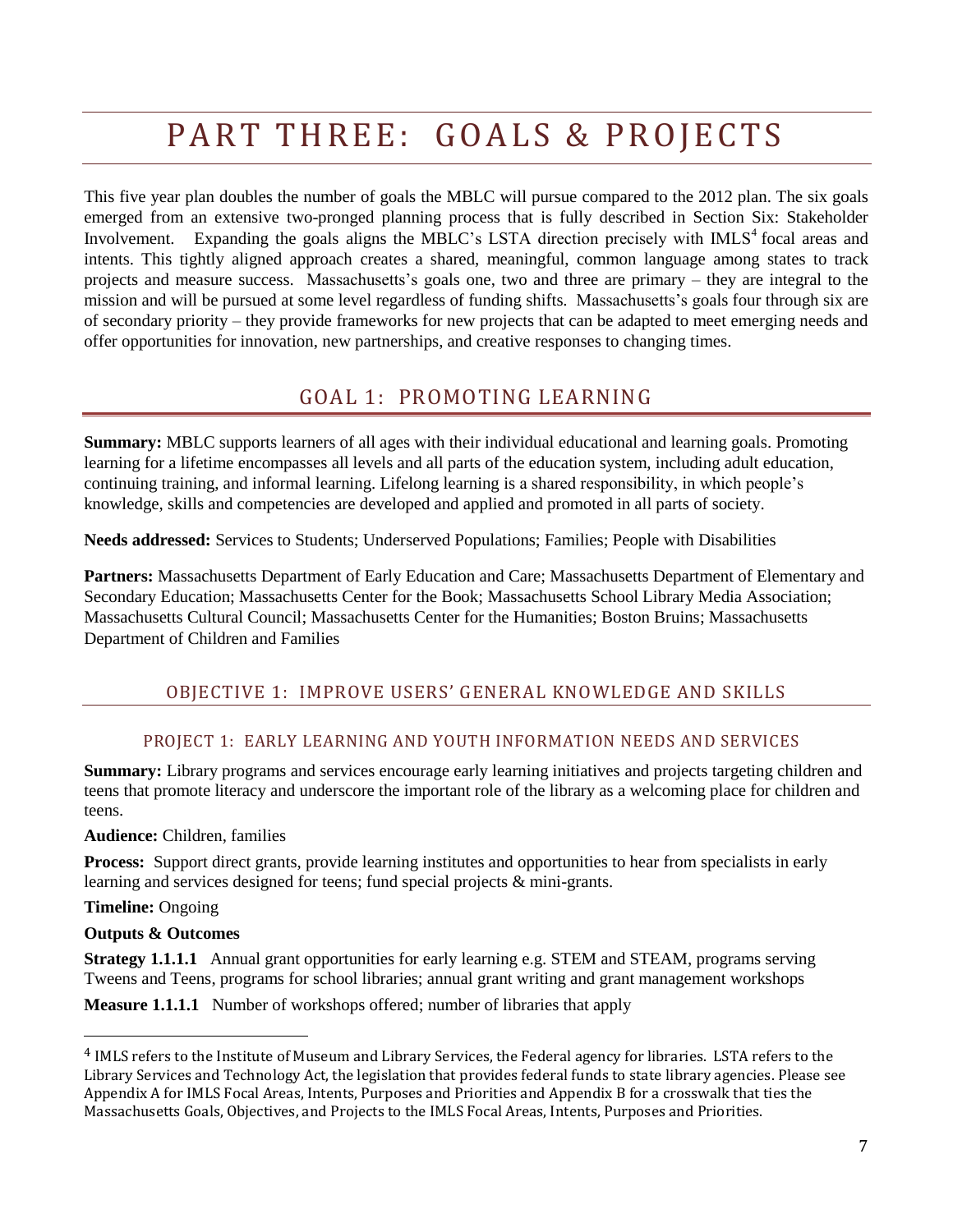**Strategy 1.1.1.2** Offer focused Institute/workshop with specialist/educator to provide information for librarians working with children and teens and instruct library staff members in outcomes-based evaluation to measure change in children's and teens' knowledge and skills

**Measure 1.1.1.2** Number of libraries that develop measurable outcomes

**Strategy 1.1.1.3** Analysis of direct grant reports and site visits from MBLC staff; libraries include outcome measures in proposals and report pre- and post-participation surveys and other assessment measures to MBLC to determine impact

**Measure 1.1.1.3** Number of children and teens whose knowledge, skills, or attitudes are changed by participation in library programs as established by pre- and post-participation surveys and skills assessments

### PROJECT 2: SUMMER READING

**Summary:** The Massachusetts Summer Library Program provides summer reading programs in libraries across the state for children, teens, and adults. Summer reading is important in combatting "summer slide", the tendency for students, especially those from low-income families, to lose some of the achievement gains they made during the previous school year. Data on summer reading shows that kids and teens who read four books over the summer do better on reading comprehension tests in the fall. Expanding the program to include adults results in benefits to youth also since children and teens read more when they see the adults in their life reading.

**Audience:** Children, teens, adults, libraries, library staff

**Process:** Offer online registration, book review, and progress tracker. Develop a statewide media plan to promote summer reading. Use social media and encourage celebrity participation in "What's Your Four?" reading campaign.

**Timeline:** Ongoing

**Outputs & Outcomes**

- **Strategy 1.1.2.1** Offer online registration, book review, and progress tracker
- **Measure 1.1.2.1** Number of registrations, number of book reviews, total progress recorded
- **Strategy 1.1.2.2** Coordinate program with Massachusetts Library System
- **Measure 1.1.2.2** Number of libraries in the state participating in program
- **Strategy 1.1.2.3** Partner with the Boston Bruins to promote to program and encourage reading
- **Measure 1.1.2.3** Number of summer reading events with the Boston Bruins
- **Strategy 1.1.2.4** Develop a statewide media plan to promote summer reading

**Measure 1.1.2.4** Number of impressions from ads, number of clicks from ads, number of social media posts

## PROJECT 3: DEVELOP AND PROVIDE TRAINING PROGRAMS AND SERVICES THAT SUPPORT LITERACY AND ENCOURAGE READING AMONG UNDERSERVED POPULATIONS AND ALL COMMUNITY MEMBERS

**Summary:** Provide programs that enhance the ability of libraries to engage with their communities and with other agencies and organizations to address literacy and related needs. Literacy programs targeting underserved populations help people achieve personal goals as workers, parents, and community members, and impacts democracy and the growth of our economy.

**Audience:** Members of the public served by all types of libraries

**Process:** Support library initiatives such as adult basic education, English for Speakers of Other Languages (ESOL), citizenship and naturalization classes. Provide Reader's Advisory training and grants (librarians recommend individualized reading/ learning plans). Participate in outreach opportunities: Massachusetts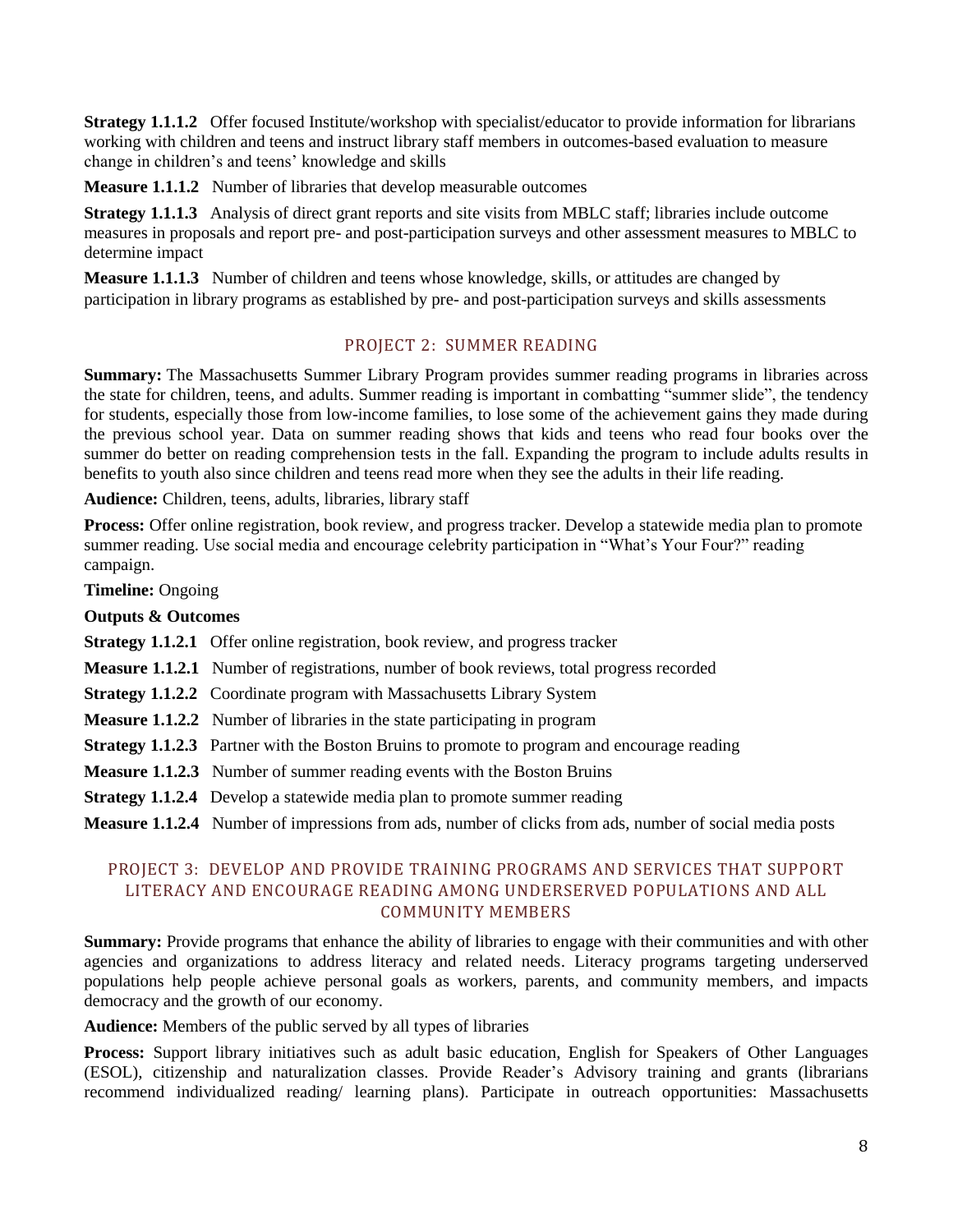Authors/Boston Book Festival, Massachusetts Book Awards that increase access to resources and engage members of the community in activities related to reading. Support direct grants that focus on reading and community.

**Timeline:** Annually

#### **Outputs & Outcomes**

**Strategy 1.1.3.1** Libraries apply for Reader's Advisory projects that translate into staffs becoming confident Reader's Advisors and encourage a culture of reading among library staff and community members

**Measure 1.1.3.1** Library staffs will demonstrate competency in familiarity with Reader's Advisory resources using pre- and post-assessment tools after special training

**Strategy 1.1.3.2** Community members will have increased interaction with library staff and be successful in finding material that supports their reading interests

**Measure 1.1.3.2** Number of people who indicate that Reader's Advisory/Book Discussion programs are helpful in LSTA grant project reports

**Strategy 1.1.3.3** Libraries identify underserved English language learners and promote opportunities to develop citizenship training and cultural collections

**Measure 1.1.3.3** Number of libraries that apply for ESOL and citizenship themes grants and projects

**Measure 1.1.3.3a** Increase in library use by traditionally underrepresented populations

# GOAL 2: ENABLING ACCESS

**Summary:** MBLC provides access to information and educational resources directly and through libraries and networks in a variety of formats to everyone in the Commonwealth for their individual pursuit of research, education and innovation.

**Needs addressed:** Underserved Populations; People with Disabilities; Digitization; Access and Infrastructure

**Partners:** Fenway Libraries Online; Braille and Talking Book Library, Massachusetts Commission for the Blind; Perkins School for the Blind; Massachusetts Commission for the Deaf & Hard of Hearing; Massachusetts Office on Disability; regional and local Councils on Aging; state and local Historical Societies and Commissions; Digital Commonwealth; Northeast Document Conservation Center; New England Historical & Genealogical Society; Antiquarian Society

## OBJECTIVE 1: IMPROVE USERS' ABILITY TO DISCOVER INFORMATION RESOURCES

#### PROJECT 1: STATEWIDE RESOURCES AND PROGRAMMING FOR PATRONS: DATABASES

**Summary:** The MBLC coordinates and provides access to full-text online magazines, newspapers and encyclopedias for all Massachusetts residents. These reliable reference and research materials can be accessed directly from the MBLC's Massachusetts Library public portal [\(mass.gov/libraries\)](http://mass.gov/libraries) and from individual library websites.

**Audience:** General public, libraries, library staff

**Process:** Survey librarians and assemble evaluation committee to test products. Work with Massachusetts Library System to develop evaluation measures and analyze vendor usage data. Develop specifications for vendor bids and contracts. Promote use of resources by providing instruction for librarians (through Massachusetts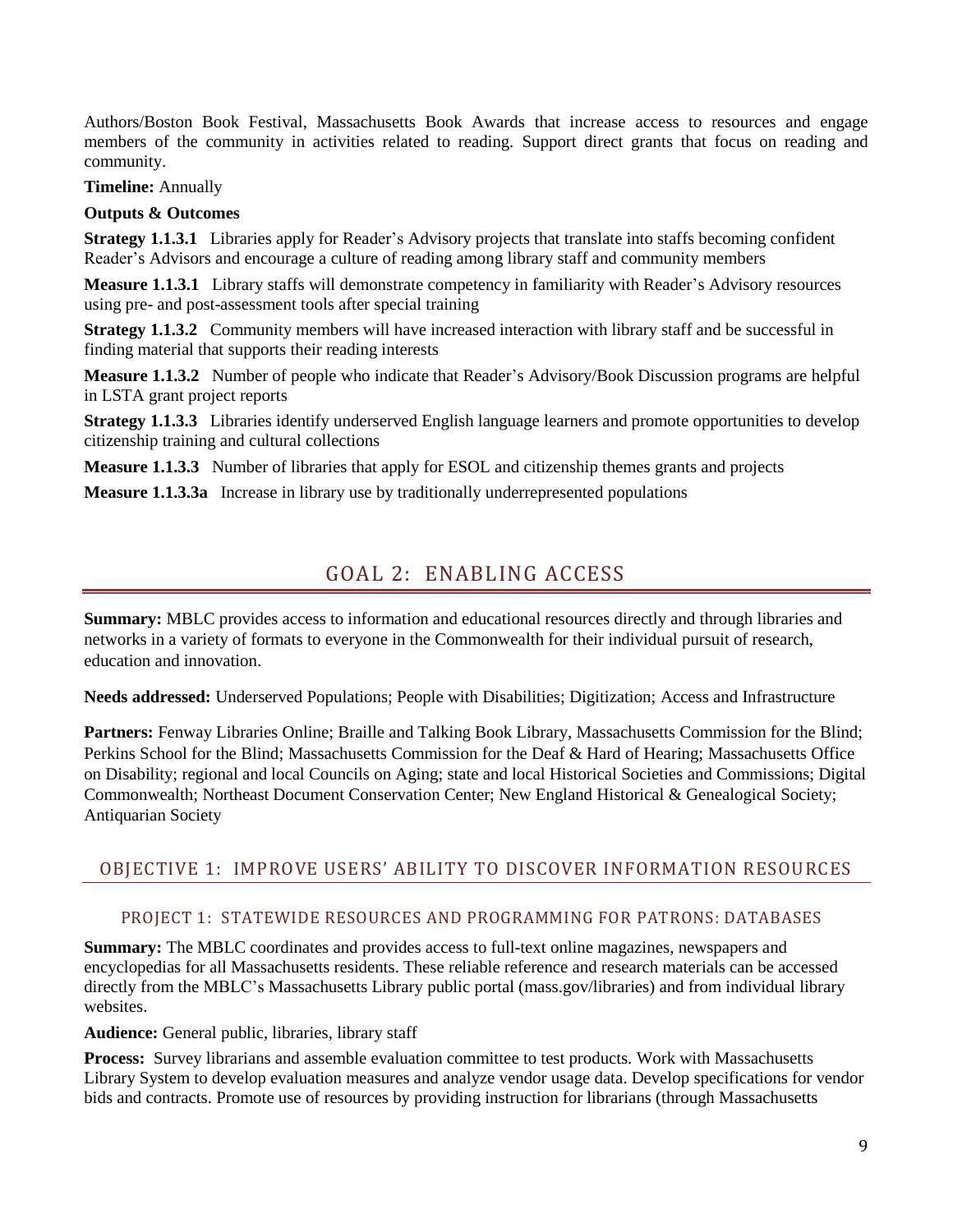Library System) and working with the Massachusetts Statewide Public Relations Committee to develop promotional materials. Evaluate program on an annual basis.

**Timeline**: Ongoing. New five-year contracts begin July 1, 2017.

### **Outputs & Outcomes**

**Strategy 2.1.1.1** Train library staff (Massachusetts Library System) to instruct and promote public/student usage

**Measure 2.1.1.1** Number of workshops offered

**Measure 2.1.1.1a** Number of library staff trained who report increased knowledge/ understanding

**Strategy 2.1.1.2** Offer easy access to information resources for public through public portal, and individual libraries and networks links

- **Measure 2.1.1.2** Number of searches in databases
- **Strategy 2.1.1.3** Develop promotional materials for databases
- **Measure 2.1.1.3** Number of materials developed and distributed

## PROJECT 2: STATEWIDE RESOURCES AND PROGRAMMING FOR PATRONS: EBOOK COLLECTIONS

**Summary**: The MBLC and the Massachusetts Library System co-sponsor the Commonwealth eBook Collection, a library-driven program working to establish an affordable statewide eBook collection and to give Massachusetts patrons easy access to a shared collection of eBooks. MBLC and Massachusetts Library System provide an accessible and streamlined user experience, an expanded range of choices for libraries in the marketplace, and a large shared eBook collection that breaks down barriers to resource sharing. Usage statistics and librarians reports demonstrate that demand from the public and students of all ages is growing exponentially and current models for providing eBooks are inadequate to keep pace with demand and do not provide equal access for Commonwealth residents.

**Audience**: General public, libraries, library staff

**Process**: Investigate open source possibilities; research models from other states and collaborative networks; issue bidding documents; work with network administrators and Commonwealth eBook Collections Steering Committee. Provide library staff development to instruct students and patrons in using the Commonwealth eBook Collection; develop promotional materials; evaluate program on an annual basis.

**Timeline:** Ongoing

**Strategy 2.1.2.1** Train library staff to instruct and promote public/student usage

- **Measure 2.1.2.1** Number of library staff trained
- **Strategy 2.1.2.2** Develop promotional materials for the Commonwealth eBook Collection
- **Measure 2.1.2.2** Number of materials developed and distributed
- **Strategy 2.1.2.3** Expand access to eBooks for public by providing platforms/content
- **Measure 2.1.2.3** Growth in usage of eBooks

**Measure 2.1.2.3a** Number of people who report that they are "satisfied or more satisfied" when surveyed after expanded access and statewide solution identified and implemented

## PROJECT 3: STATEWIDE RESOURCES: TECHNOLOGY & CONNECTIVITY

**Summary**: MBLC supports digital inclusion for everyone in the Commonwealth and seeks to expand and enhance the public online experience and access to resources statewide through projects that extend high-speed broadband, improved and expanded network access, access to E-rate, the Commonwealth Catalog, and communications and technology improvements that benefit the people of the Commonwealth.

**Audience**: General public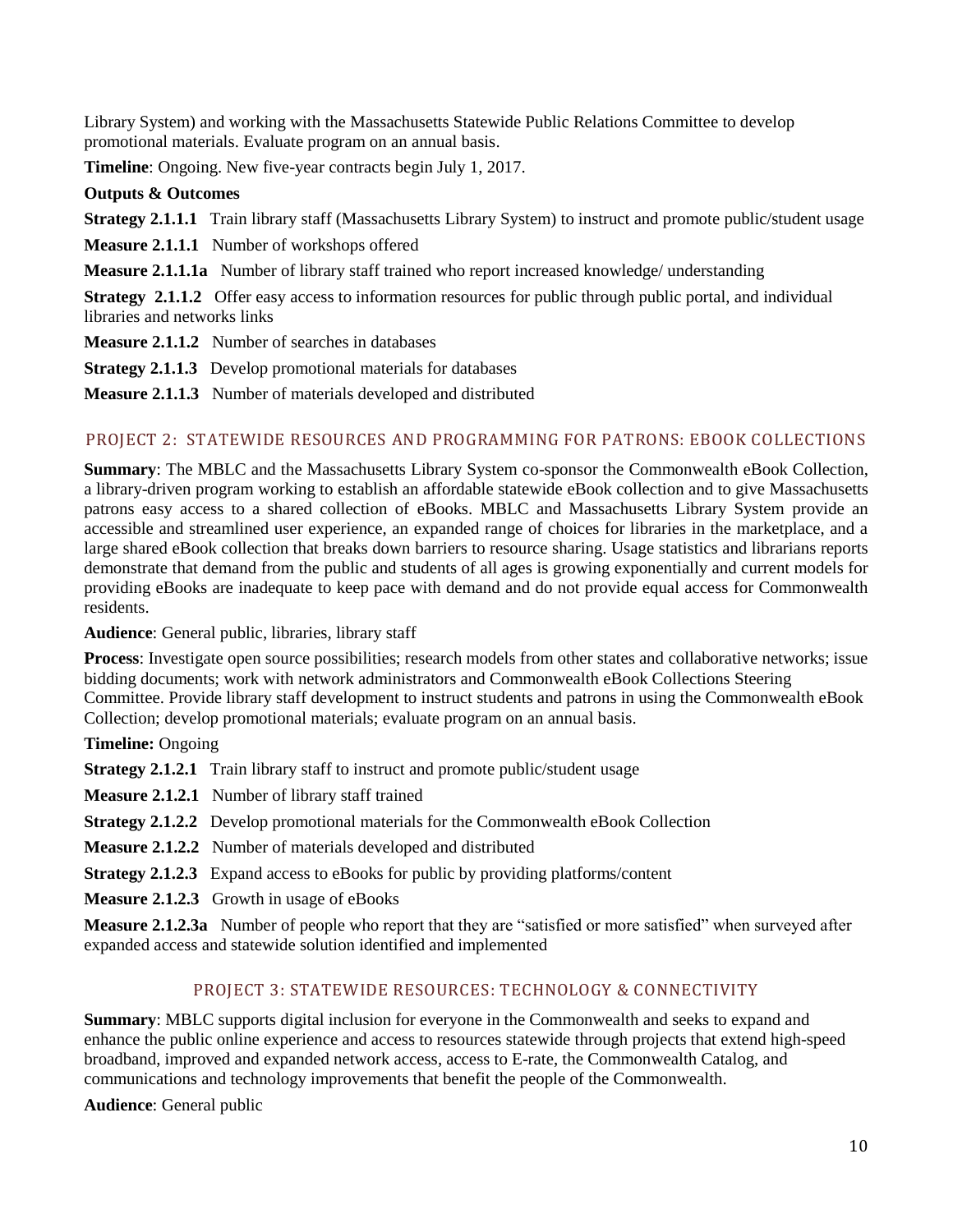**Process**: Partnerships and annual grants for statewide programs and network infrastructure improvements. Targeted expansion of connectivity to networks (Small Libraries in Networks grants). Negotiate contracts with vendors for content, training, promotional and informational materials. Library staff development in E-rate applications, Commonwealth Catalog, and best practices to instruct students and patrons in using resources. Routine and frequent consultation with networks to assess progress and facilitate equity across networks. Support efforts towards a statewide library card. Close collaboration with Library for the Commonwealth.<sup>5</sup>

### **Timeline:** Ongoing

#### **Outputs & Outcomes**

**Strategy 2.1.3.1** Expand access to library resources and online experience by training staff, expanding connectivity, providing statewide catalog, developing materials to promote public usage

**Measure 2.1.3.1** Number of libraries that participate in the E-rate program increases annually

**Measure 2.1.3.1a** Number of libraries with improved bandwidth measured annually

**Measure 2.1.3.1b** Number patron-placed requests for materials (indicates patrons able to identify and locate materials remotely using statewide catalog)

**Strategy 2.1.3.2** Special projects to enhance networks

**Measure 2.1.3.2** Number of network enhancements

**Measure 2.1.3.2a** Size of population who benefit based on network membership

# OBJECTIVE 2: IMPROVE USERS' ABILITY TO OBTAIN AND/OR USE INFORMATION **RESOURCES**

## PROJECT 1: SERVING PEOPLE WITH DISABILITIES OR SPECIAL NEEDS

**Summary:** Libraries need to provide services for people who face special challenges using libraries. Many residents of Massachusetts cannot fully utilize libraries for a variety of reasons including disabling conditions such as visual, hearing, and mobility impairments or inability to physically come to the library. Library staff need to address individual challenges faced by their populations and update equipment, current level of services and staff training to respond to those needs, introduce new assistive technologies that align with library services, and anticipate emerging trends.

**Audience:** General public, libraries, library staff

**Process:** Libraries conduct a library and community scan of possible and potential services for their user population as part of the needs assessment.

**Timeline:** Annually

 $\overline{\phantom{0}}$ 

**Outputs & Outcomes**

**Strategy 2.2.1.1** Benchmark minimum standards for adaptive devices in all libraries

**Measure 2.2.1.1** Number of libraries that identify a population in need of expanded service

**Strategy 2.2.1.2** Coordinate training opportunities with partners to familiarize library staff with range of adaptive equipment and workshops on best practices

**Measure 2.2.1.2** Number of libraries that participate in workshops on adaptive technology

**Strategy 2.2.1.3** Serving People with Disabilities mini-grants for training, assistive technology, equipment, and staffing

<sup>5</sup> Library For the Commonwealth is described in Part 4: Coordination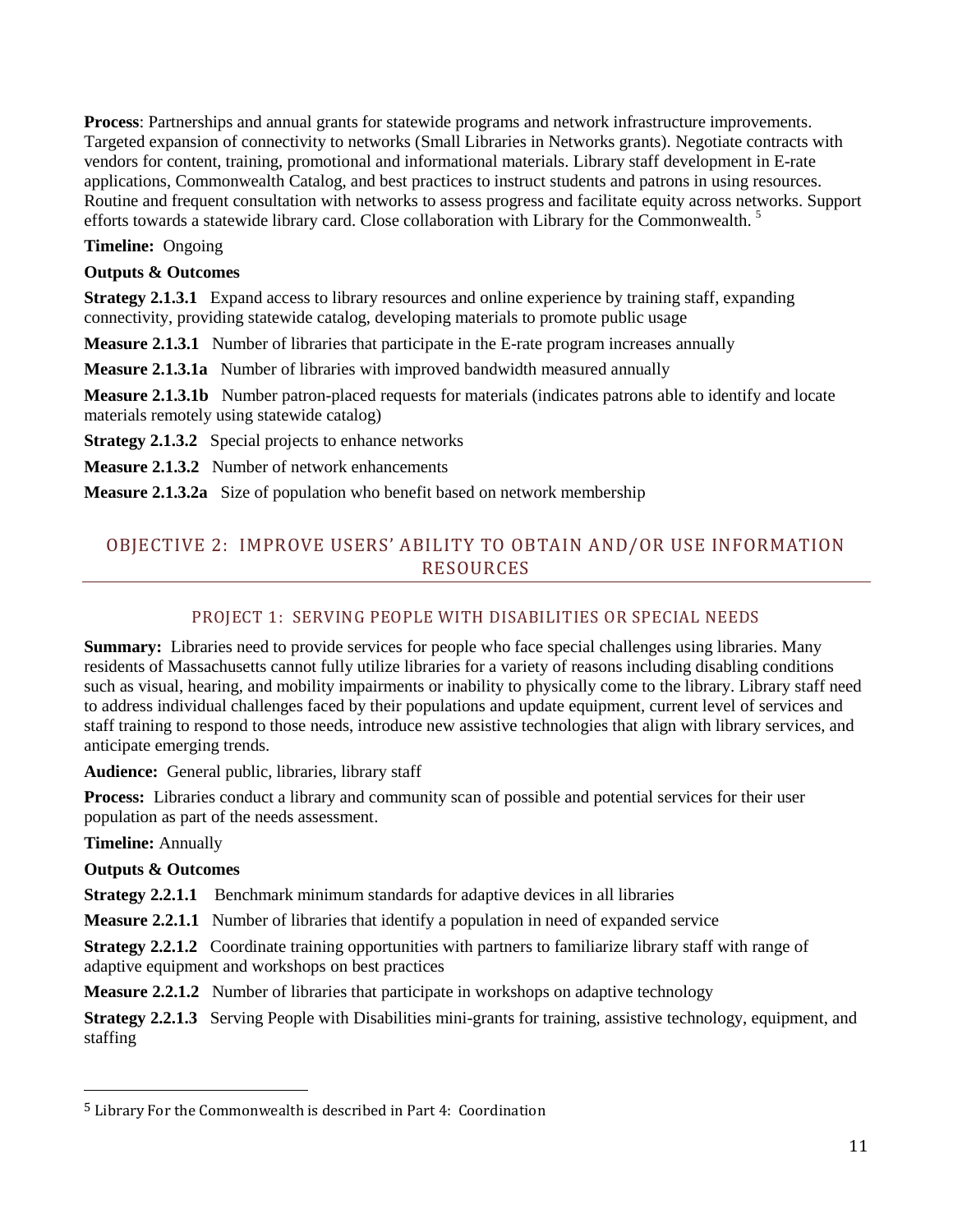**Measure 2.2.1.3** Number of libraries that develop project outcomes that measure staff familiarity and competency with adaptive technologies and understanding about service needs of population

**Measure 2.2.1.3a** Libraries that develop public relations strategies that attract people with disabilities to the library and partner with other community agencies serving people in this population

**Strategy 2.2.1.4** Identify additional underserved special needs populations such as individuals who are homebound, have memory impairment, hearing, vision, or mobility limitations, or have social, emotional and cognitive challenges

**Measure 2.2.1.4** Number of libraries that identify a population in need of expanded services

**Strategy 2.2.1.5** Develop grant projects for expanded services

**Measure 2.2.1.5** Number of libraries that implement projects for expanded services

## PROJECT 2: IMPROVE PUBLIC ACCESS TO LOCAL HISTORY COLLECTIONS

**Summary:** Provide an archivist to enhance access to local history collections by training library staff in how to inventory special collections. Preserve valuable and unique local history and genealogical collections with on-site training in preservation techniques, policies, and procedures for collection management.

**Audience:** Library staffs, patrons, genealogists, students

**Process:** Support direct grants to libraries, provide training through workshops, introduce librarians to the "Roving Archivist" program.

**Timeline:** Ongoing

**Outputs & Outcomes**

**Strategy 2.2.2.1** Train library staff for inventory and management of special collections

**Measure 2.2.2.1** Number of library staff members trained

**Strategy 2.2.2.2** Assist library staff to develop preservation and access plans

**Measure 2.2.2.2** Number of libraries that file new preservation and access plans

## PROJECT 3: DIGITIZE COLLECTIONS FOR ACCESS

**Summary:** Digitizing unique collections provides access to the collections locally and remotely. The Library for the Commonwealth provides free digitization services to Massachusetts institutions and content is uploaded to the Digital Commonwealth, the state repository and portal.

**Audience:** Researchers, patrons, genealogists, library staff

**Process:** Direct grants that assist libraries with conservation techniques and establishing digitization priorities, archives processing training, creation of appropriate metadata, uploading digitized content to Digital Commonwealth.

**Timeline:** Ongoing

## **Outputs & Outcomes**

**Strategy 2.2.3.1** Direct grants to libraries to facilitate conservation and digitization

- **Measure 2.2.3.1** Number of grants awarded, grant reports, site visits
- **Strategy 2.2.3.2** Digitize and upload library collections to the Digital Commonwealth for greater access

**Measure 2.2.3.2** Number of library collections made accessible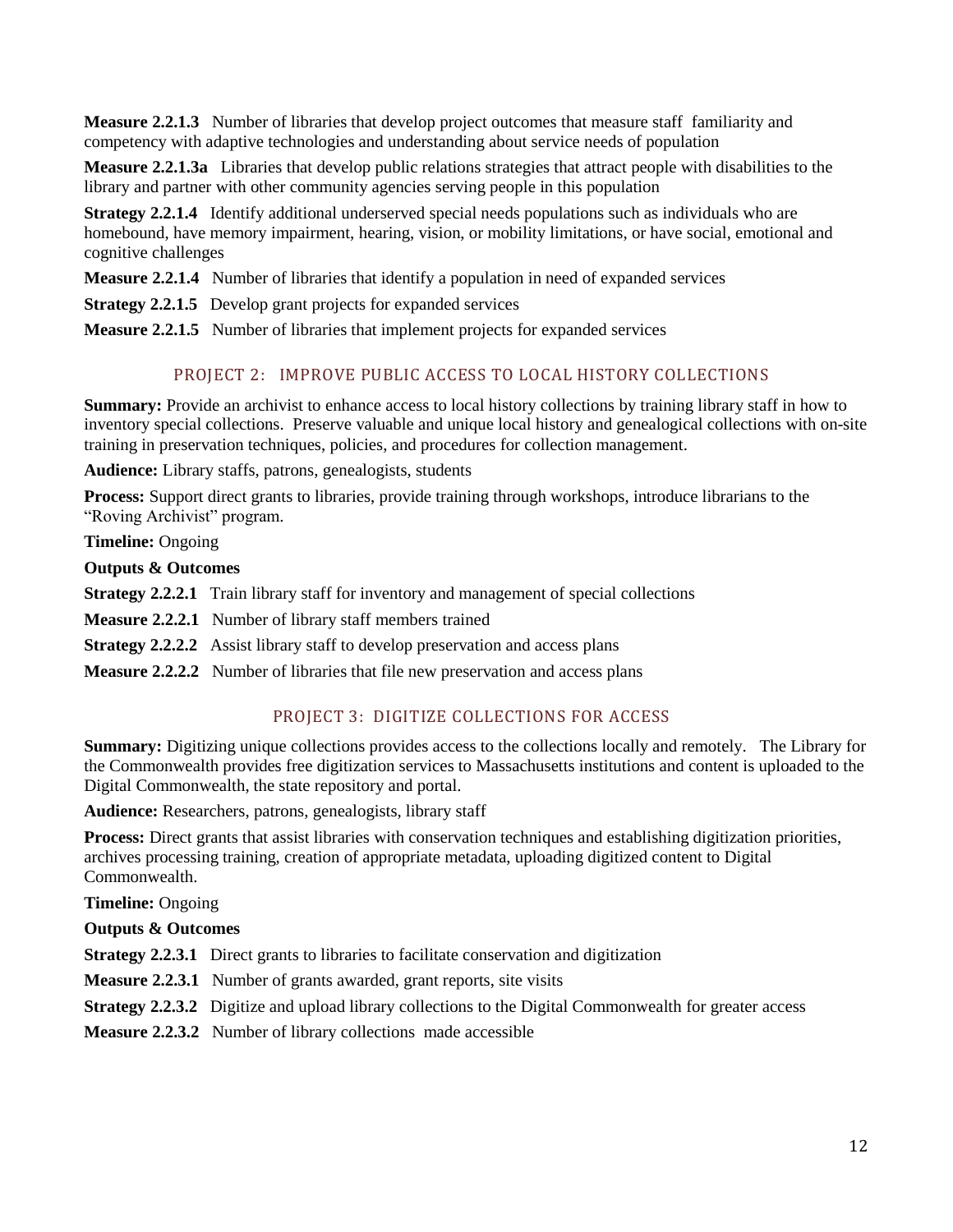**Summary:** MBLC strengthens libraries by educating and training staff, trustees, and municipal officials and by offering direct grants to libraries to explore diverse models of library service delivery. Well-trained personnel at all levels, supportive administration, and knowledgeable boards are key for libraries to stay relevant to the changing needs of the community.

**Needs addressed:** Small Library Challenges; Homelessness; Preservation; Funding

**Partners:** Massachusetts Library Association; New England Library Association; Massachusetts Library Trustees Association; Massachusetts Friends of Libraries; American Library Association; Simmons College School of Library and Information Science and other institutions offering Masters of Library Science degree programs; Massachusetts Archives; Massachusetts State Historical Records Advisory Board; Northeast Document Conservation Center; Emergency Management officials; Massachusetts Trial Court Law Libraries; Massachusetts Social Law Library; state and local institutions and museums with cultural heritage collections

# OBJECTIVE 1: PROVIDE TRAINING AND PROFESSIONAL DEVELOPMENT TO ENHANCE THE SKILLS OF THE LIBRARY WORKFORCE AND LEADERSHIP

## PROJECT 1: COMMUNITY-CONNECTED LIBRARIES

**Summary:** Provide training and assistance for staff and Trustees; support libraries in their efforts to develop training and professional development for library staff members.

**Audience:** Library staff, Trustees, Friends and Foundation members.

**Process:** Provide training in library laws, policies, strategic planning, governance, administration, all areas of technology, and customer service. Offer general and focus/issues-based workshops. Create incentives to encourage collaborative projects. Offer direct grants to all types of libraries to projects that place the library at the center of the community and explore new models and partnerships to pursue innovative approaches to resilient and sustainable future libraries. Investigate trainings offered by entities such as Harwood Institute's "Public Innovator's Lab for Libraries", American Library Association, and UMass programs in Public Policy and Public Administration. Develop and deepen working relationships and referral processes with Massachusetts government bodies responsible for public boards, public charities, and foundations.

**Timeline:** Ongoing

**Outputs & Outcomes**

**Strategy 3.1.1.1** Provide training and identify partners for education and development

**Measure 3.1.1.1** Number of workshops offered

**Measure 3.1.1.1a** Number of partnership opportunities initiated

**Measure 3.1.1.1b** Number of participants who report increase in knowledge, skills, or changed behavior in preand post-participation surveys

**Strategy 3.1.1.2** Develop direct grant program that encourages new strategic planning and collaborative projects

**Measure 3.1.1.2** Number of libraries who develop grant proposals and number of collaborative projects

**Strategy 3.1.3.3** Direct grants that encourage libraries to focus on professional development of library staff

**Measure 3.1.3.3** Number of library staff who participate in trainings held by a library with a customer service oriented grant project, and number of library staff who report increased technology skills and increased comfort providing customer service to library users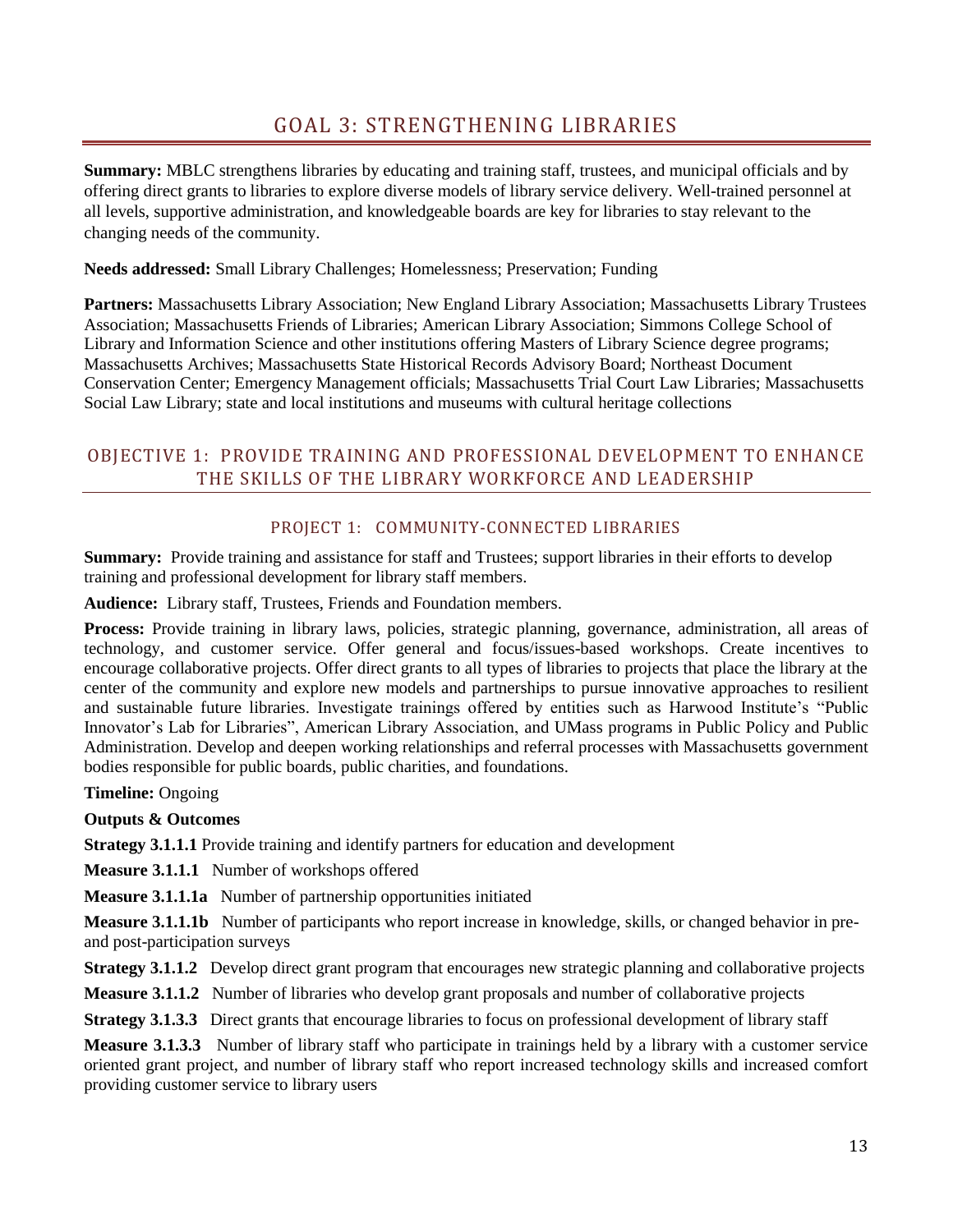#### **Strategy 3.1.3.4** Offer grant writing workshops to potential direct grant applicants

**Measure 3.1.3.4** Number of libraries that successfully develop grant applications for customer service oriented projects and successfully establish measurement projects

#### PROJECT 2: LEADERSHIP DEVELOPMENT

**Summary:** Libraries need local leaders who can define and articulate library value in a highly competitive environment. MBLC supports leadership development through professional development, training, mentoring, and coordination and support for new opportunities.

#### **Audience:** Library staff

**Process:** Develop a study to examine minimum education requirements and training, including leadership competencies, for library staff in all sizes of libraries; create opportunities and incentives for professional development; study and evaluate Massachusetts' professional certification requirements and look at other state agencies' programs. Survey libraries on a regular basis to assess training needs and other staff development challenges and develop programs to address identified areas. This project will be conducted in close collaboration with the Massachusetts Library System in all aspects.

#### **Timeline:** Ongoing

**Outputs & Outcomes**

**Strategy 3.1.2.1** Study minimum education and training requirements for library staff.

**Measure 3.1.2.1** A document that develops consistent metrics to assess education and training requirements

**Strategy 3.1.2.2** Develop and implement new training curriculum that meets minimum requirements

**Measure 3.1.2.2** Number of people trained in new curriculum

**Strategy 3.1.2.3** Study continuing education requirements for professional certification in other states

**Measure 3.1.2.3** Develop recommendations for continuing education requirements for professional certification of librarians in Massachusetts

## PROJECT 3: PROVIDE PRESERVATION & DISASTER PREPAREDNESS TRAINING

**Summary:** To ensure that valuable and unique collections in libraries throughout the Commonwealth will be available to patrons into the future, libraries need assistance to preserve their collections and prepare disaster plans. MBLC and partners will provide training and targeted grant opportunities to individual libraries and small groups of libraries who share common local histories, and work with libraries to lead preservation efforts with local historical or cultural institutions.

**Audience:** Library staff, local records/archives-holding repositories, patrons, genealogists, other researchers, students

**Process:** Direct grants; training; and environmental monitoring.

**Timeline:** Ongoing

#### **Outputs & Outcomes**

**Strategy 3.1.3.1** Provide training and preservation workshops, grant projects

**Measure 3.1.3.1** Number of successful preservation grant projects

**Measure 3.1.3.1a** Number of library disaster preparedness and preservation long-range plans

**Measure 3.1.3.1b** Number of cultural heritage organizations collaborating with emergency responders in their communities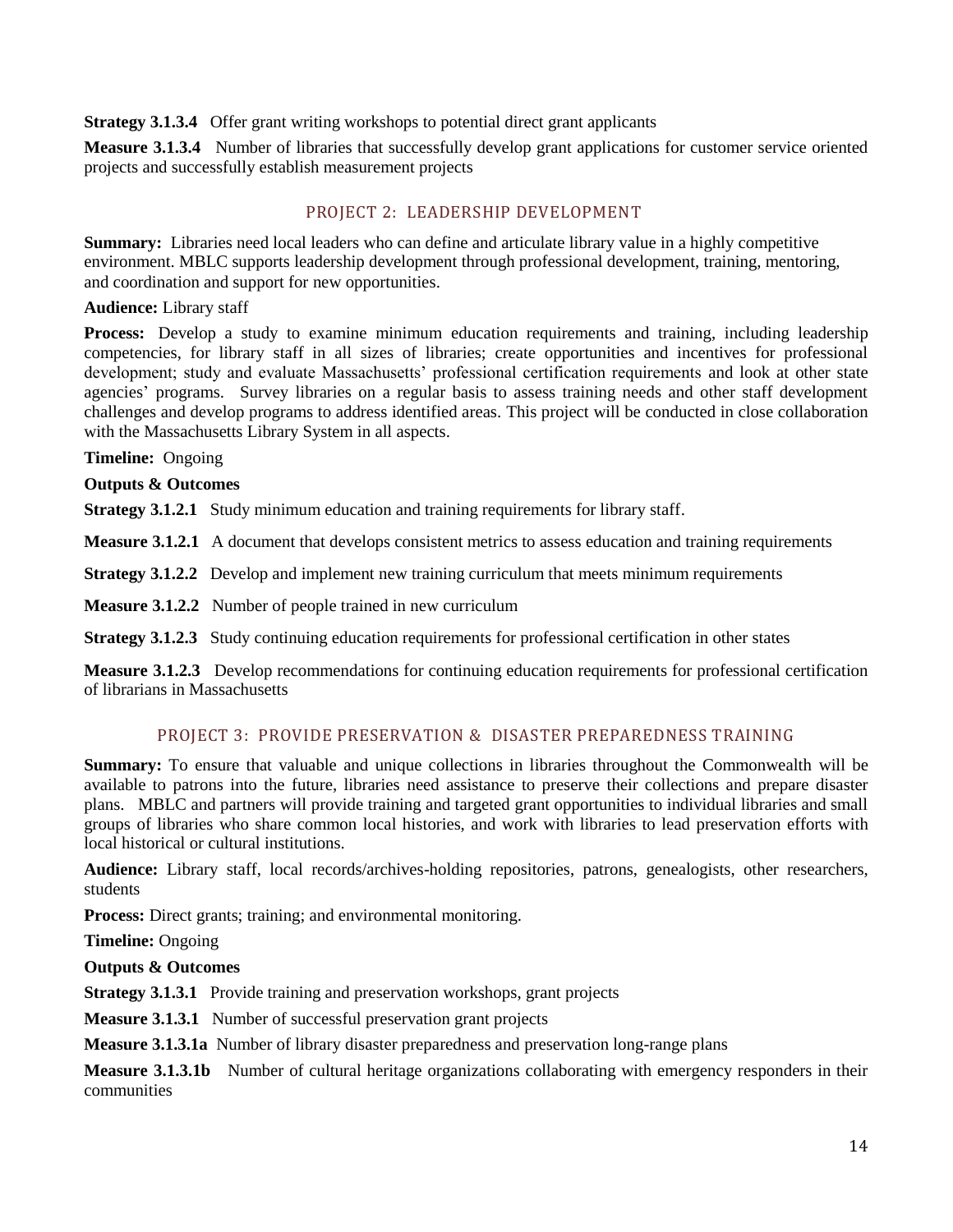# GOAL 4: BUILDING THE WORKFORCE

**Summary:** MBLC supports libraries in exploring ways to develop and enrich non-traditional skills and aid community members in job searching. The latest data point out that Massachusetts labor markets are highly concentrated in the technology center, and many service level jobs have disappeared. These new types of jobs require 21<sup>st</sup> Century skills. Massachusetts libraries are well-positioned to collaborate with state and community partners in delivering new programs and services to enhance the education and training of the workforce.

**Needs addressed:** Services to Students; Underserved Populations; People with Disabilities

**Partners:** Massachusetts Office of Labor and Workforce Development; Office of Housing and Economic Development; Community colleges; Massachusetts Department of Elementary and Secondary Education; High school guidance and administration officials; Massachusetts School Library Association

## OBJECTIVE 1**:** IMPROVE USERS' ABILITY TO USE RESOURCES AND APPLY INFORMATION FOR EMPLOYMENT SUPPORT

### PROJECT 1: JOB AND CAREER DEVELOPMENT

**Summary:** As reported by the Pew Research Center, "Many believe libraries should be pathways to economic opportunity, especially when it comes to providing resources for business development, jobs search and enhancing workforce skills...52% of all Americans 16 and older say libraries should 'definitely' create programs for local businesses or entrepreneurs." Libraries have always provided resources for career development and job information. As the methods of finding and applying for a job have significantly gravitated to the use of the Internet for job seekers, the library's provision of free, high-speed Internet services and computers is seen as an increasingly valued service by its users. The MBLC will support libraries in their efforts to create programs and provide services to job seekers.

#### **Audience:** Adults

**Process:** Provide direct grants and encourage libraries to collaborate with local agencies and organizations to meet the needs of job seekers.

#### **Timeline:** Ongoing

#### **Outputs & Outcomes**

**Strategy 4.1.1.1** Establish and support direct grants that enable programs and services for job-seekers

**Measure 4.1.1.1** Number of libraries that successfully develop grant applications for job/career programs and successfully establish measurement objectives

**Measure 4.1.1.1a** Number of library users who participate and indicate increased knowledge or skills in job seeking

**Measure 4.1.1.1b** Number of library users who indicate that they found a job as a result of the library's program

**Strategy 4.1.1.2** MBLC creates new partnerships with state agencies addressing this area and builds incentives into grant projects to encourage local libraries to align efforts with local offices of these entities and others

**Measure 4.1.1.2** Number of partnerships

#### PROJECT 2: STEM: SCIENCE TECHNOLOGY ENGINEERING MATHEMATICS

**Summary:** The MBLC will help build capacity to plan, design, and implement high quality, cost-effective STEM programming and services through professional development of librarians and evidence-based practice. The National Research Council concludes that learning experiences across informal environments such as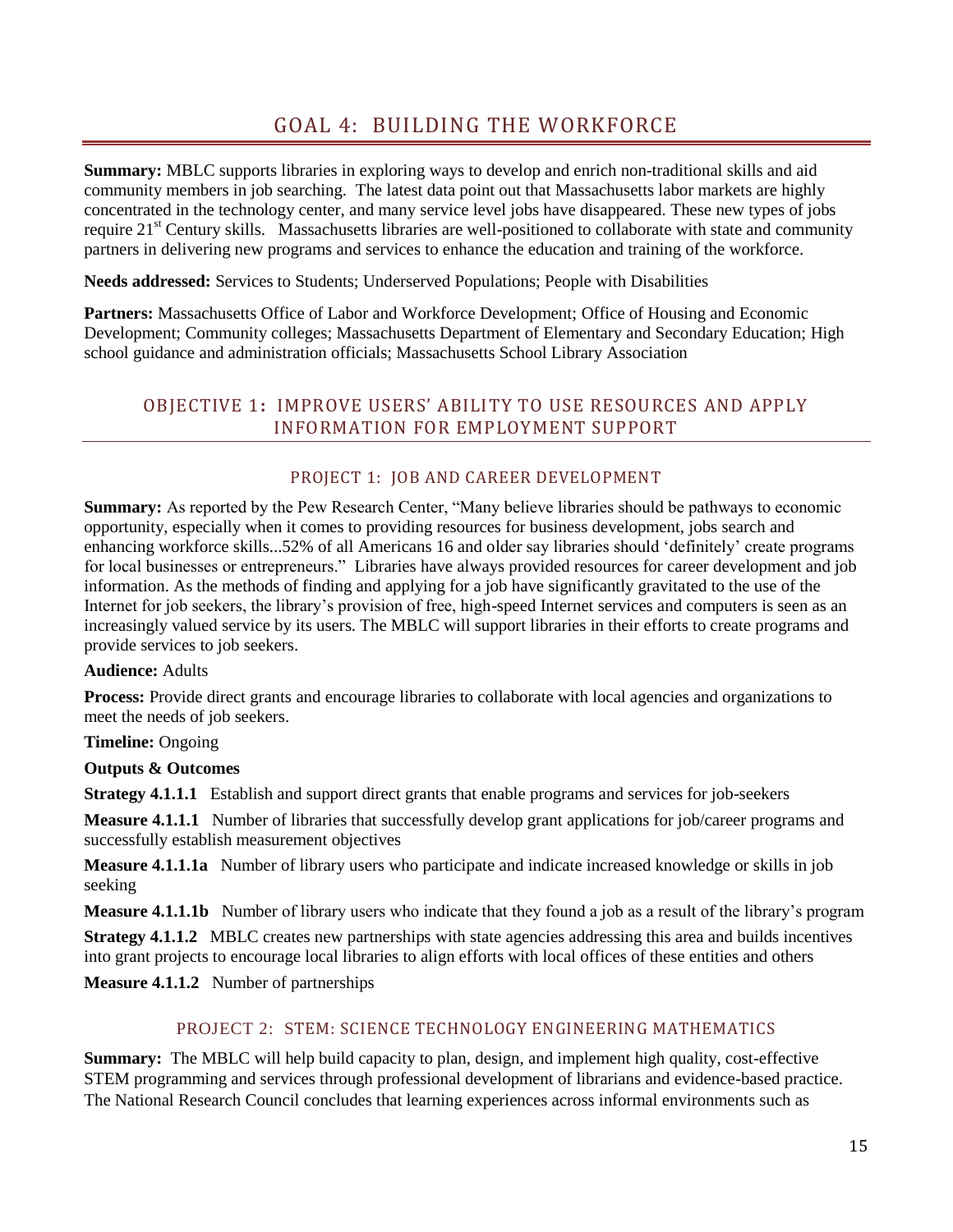libraries positively influence science learning in school, shape attitudes toward science, and expand interest in science-related occupations.

**Audience:** All ages

**Process:** Plan programs to develop STEM knowledge and skills among library staff and encourage them to promote science literacy in their communities. Provide direct grants to all types of libraries to develop and implement STEM-based collections, resources and programming.

**Timeline**: Ongoing

 $\overline{\phantom{0}}$ 

## **Outputs & Outcomes**

**Strategy 4.1.2.1** Identify and compile best practice STEM programs appropriate for use in informal science settings; select materials and promote through library training initiatives

**Measure 4.1.2.1** Assess training and incorporate results into opportunity to apply for STEM grants **Strategy 4.1.2.2** Train and promote librarians in use of the STEM Resource Clearinghouse (STAR\_NET) to help patrons search for high quality, vetted STEM activities; identify new resources and expand communication among libraries statewide offering science programs

**Measure 4.1.2.2** Evaluate response of libraries utilizing STAR\_NET as potential to promote science literacy in the community

**Strategy 4.1.2.3** Promote libraries of different capacities to develop and nurture partnerships in support of science literacy initiatives in their communities

**Measure 4.1.2.3** Libraries will identify community-based organizations that contribute to increased science awareness and support public demand for more science programming

# GOAL 5: DEVELOPING SKILLS

**Summary:** MBLC supports libraries in their efforts to improve the literacy and basic life skills of the people in their communities. Libraries are a trusted community resource and are able to coordinate with other organizations to provide programs and services that inform and educate a wide audience on issues related to day to day life.

**Needs addressed:** Services to Students; Public Health; Families

Partners: Global Family Research; Massachusetts Department of Children and Families; Massachusetts Department of Elementary and Secondary Education; Massachusetts Department of Public Health; Massachusetts Office of Economic Empowerment

# OBJECTIVE 1: IMPROVE USERS' ABILITY TO UNDERSTAND AND APPLY INFORMATION THAT FURTHERS PERSONAL AND FAMILY COMPETENCIES IN UNIVERSAL AREAS SUCH AS HEALTH, FINANCES, AND OTHER LIFE SKILLS.

## PROJECT 1: DEVELOPING PARENTING SKILLS THROUGH FAMILY ENGAGEMENT

**Summary**: This program will strengthen the library as an essential resource for connection in the community, particularly among families, using frameworks developed by the Harvard Family Research Project and tested through the Public Library Association. <sup>6</sup> Libraries are a trusted resource in their community, addressing a broad spectrum of family challenges. Libraries collaborate with local agencies to provide meals for children, sound

<sup>6</sup> M. Elena Lopez, Margaret Caspe, and Lorette McWilliams. *Public Libraries: A Vital Space for Family Engagement*. (Cambridge, MA: Harvard Family Research Project, 2016).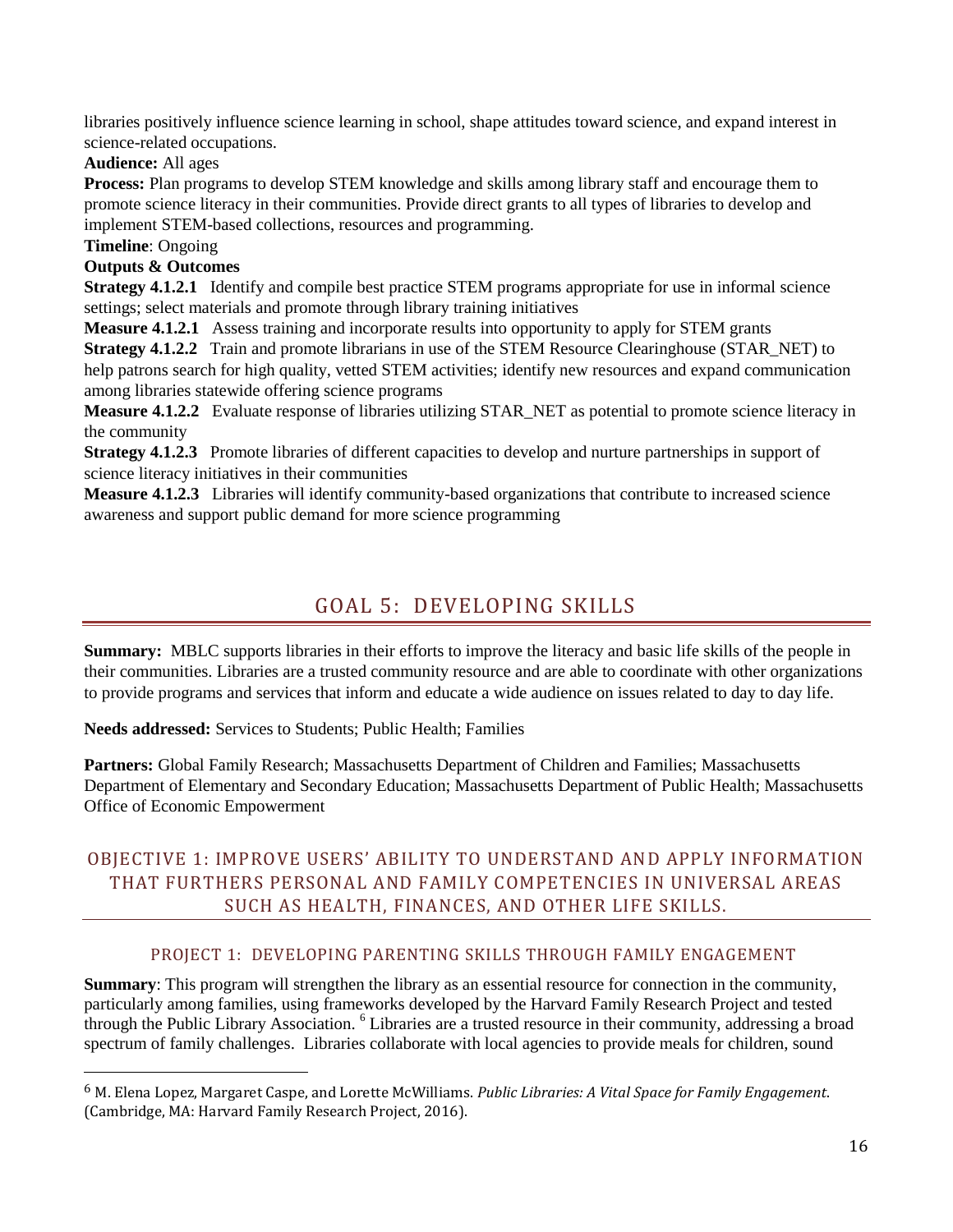advice on childhood developmental needs, and offer learning and leisure activities that enrich family life. Libraries and parents work together to offer locally relevant programming that is customized library by library, community by community. Through after school and summer enrichment activities and classes, <sup>7</sup> developed in collaboration with families, libraries help parents be active partners in their children's learning from birth through teen years.

**Audience**: Families, libraries, library staff

**Process**: Research other statewide library projects on family engagement, partner with Global Family Research, develop literature for training, create and offer workshops and programs to introduce and train librarians on family engagement, establish a framework for a direct grant, institutionalize and support direct grants on family engagement, and publicize these grants to libraries.

**Timeline:** Beginning in 2018 and continuing annually based on project evaluation

### **Outputs & Outcomes**

**Strategy 5.1.1.1** Offer workshops and programs on family engagement to librarians

**Measure 5.1.1.1** Number of librarians trained in best practices for family engagement

**Strategy 5.1.1.2** Establish and support direct grants on family engagement

**Measure 5.1.1.2a** Number of libraries that successfully develop grant applications for family engagement and successfully establish measurement objectives.

**Measure 5.1.1.2b** Number of families who participate and become more deeply engaged with their children's literacy and their local libraries

## PROJECT 2: FINANCIAL LITERACY

**Summary:** According to the President's Advisory Council on Financial Capability, the financial crisis of 2008 demonstrated a widespread and costly lack of understanding of basic financial management information and skills in the United States. They pointed to the need for financial literacy education to begin as early as high school, and to be the responsibility of families, schools, and the local community. Libraries can play a key role in providing programs and resources that help people improve their understanding of financial matters and help parents and teachers model and teach good personal finances.

**Audience:** Adults, teens

**Process:** Provide and support direct grants that assist libraries in developing programs and services around the concept of Financial Literacy. Explore partnering with Massachusetts Library Association on successful American Library Association programs like "Money Smart Week" for April National Library Week. **Timeline:** Ongoing

#### **Outputs & Outcomes**

 $\overline{\phantom{0}}$ 

**Strategy 5.1.2.1** Provide and support direct grants to libraries on Financial Literacy

**Measure 5.1.2.1** Number of libraries that apply for a Financial Literacy grant; number of library users who report increased skill or comfort level in understanding personal finances.

## PROJECT 3: HEALTH LITERACY

**Summary:** The Centers for Disease Control and Prevention states that "Nine out of ten adults struggle to understand and use health information when it is unfamiliar, complex or jargon-filled," and that "limited health literacy costs the healthcare system money and results in higher than necessary morbidity and mortality." The Centers for Disease Control and Prevention also notes that health literacy is critical not only for people who need

<sup>7</sup> According to the IMLS report "Growing Young Minds," only 1000 of children's 6000 waking hours are spent in school each year.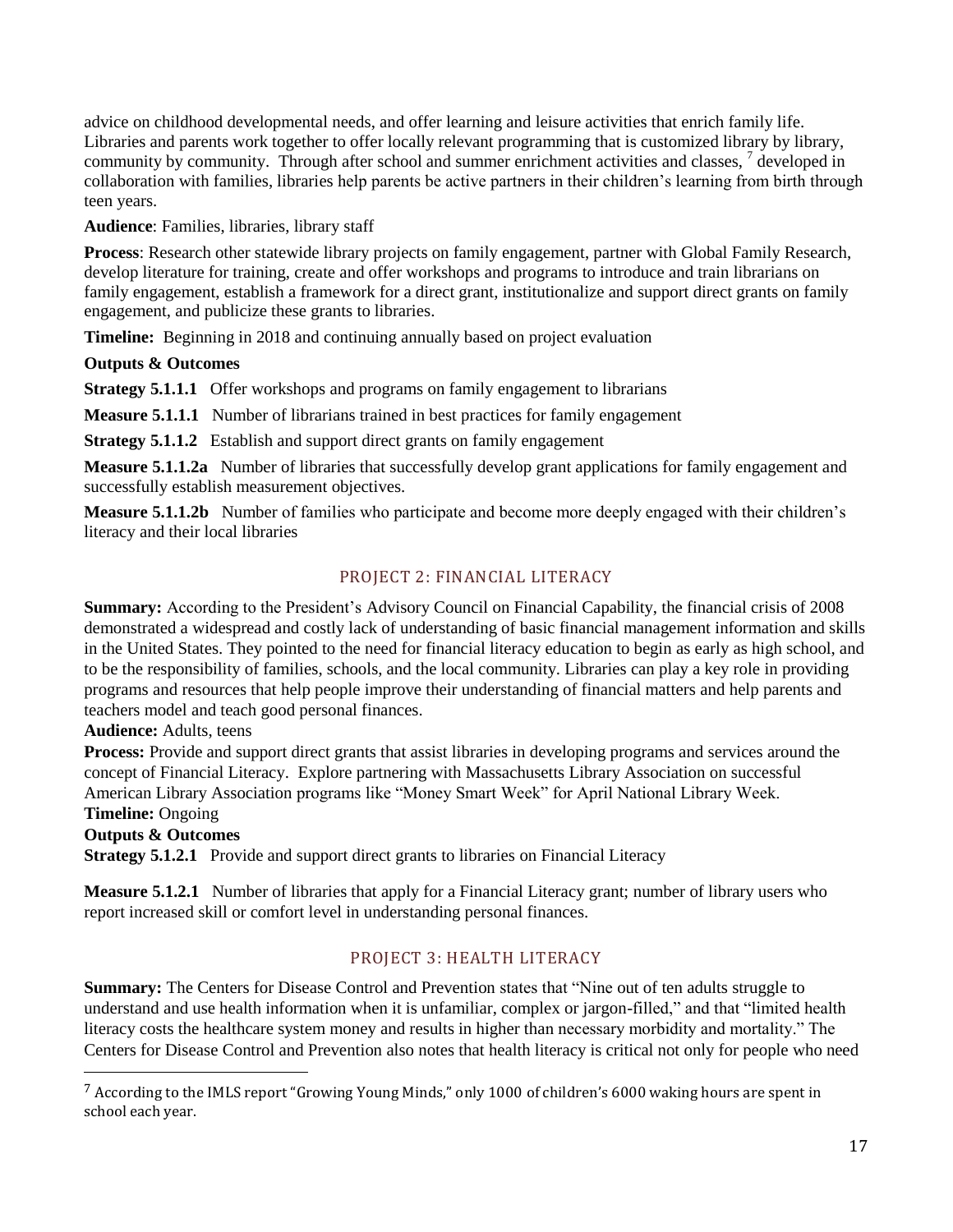health information and services, but also for people and organizations that provide health information and services to others. In addition to libraries providing resources and programs to help their community members build health literacy skills, it is imperative that libraries provide their own staffs with at least minimal health literacy training (i.e. build organizational health literacy) in order to better help patrons navigate complex and confusing health information.

#### **Audience:** Adults, teens, library staff

**Process:** Provide and support direct grants that assist libraries in developing organizational health literacy, as well as programs and services aimed at providing the public with better access to and understanding of health information resources, and that encourage collaboration with local agencies and organizations that provide health services or support.

#### **Timeline:** Ongoing

### **Outputs & Outcomes**

**Strategy 5.1.3.1** Provide and support direct grants to libraries such as *A Framework for Health Literacy* **Measure 5.1.3.1** Number of libraries that apply for a Health Literacy grant; number of library users who report increased understanding of personal health and the health industry

# GOAL 6: CONNECTING COMMUNITIES

**Summary:** MBLC promotes libraries as centers of the community and supports innovations that nurture civic engagement, promote a strong democracy, and celebrate the community and its citizens. Libraries provide common and inclusive spaces for everyone in the Commonwealth to share ideas and histories.

**Needs addressed:** Small Library Challenges; Services to Students; Underserved Populations; Families; Homelessness

**Partners:** Massachusetts Center for the Book; Massachusetts Cultural Council; Massachusetts Office on Disability; regional and local Councils on Aging; state and local Historical Societies & Commissions; Department of Elementary and Secondary Education, and local school systems

# OBJECTIVE 1: IMPROVE USERS' ABILITY TO PARTICIPATE IN THEIR COMMUNITY AND IN LOCAL ISSUES.

## PROJECT 1**:** CELEBRATE HISTORY AND CREATE NEW COMMUNITY CONNECTIONS

**Summary:** Develop a grant program that preserves and celebrates the history of Massachusetts and its residents, and builds new local relationships. Local projects will result in the creation of new documents and records, some of which will be "born digital," (e.g., oral and video histories) associated with local and state history. Special local events and projects will bring partners and people together and create rich opportunities for crossgenerational learning and celebration, expanding local knowledge and awareness of library resources, and placing the library at the center of these events.

**Audience:** Children, teens, and adults; schools; libraries; library staff

**Process:** Research other library content creation projects, partner with state specialists and local genealogical and historical societies, create and offer workshops and programs to train librarians, establish a framework for a direct grant, institutionalize and support direct grants, and publicize these grants to libraries.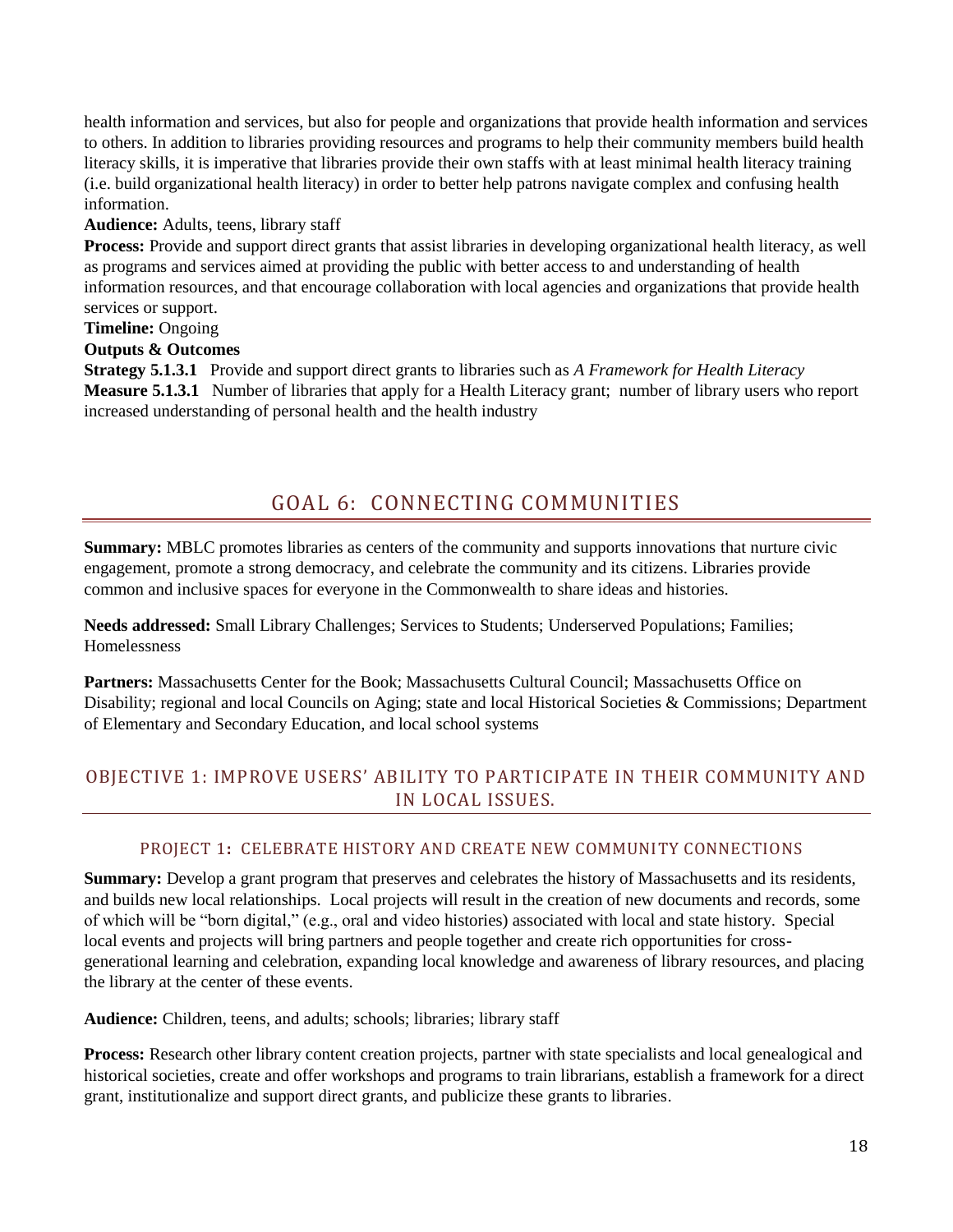**Timeline:** Beginning in 2018 and continuing annually based on project evaluation

### **Outputs & Outcomes**

**Strategy 6.1.1.1** Offer workshops and programs to librarians

**Measure 6.1.1.1** Number of library staff trained who report increased knowledge/ understanding

**Strategy 6.1.1.2** Partner with state specialists and local genealogical and historical societies

**Measure 6.1.1.2** Number of partnerships that successfully participate in grant applications, workshops, and/or programs

**Strategy 6.1.1.3** Establish and support direct grants

**Measure 6.1.1.3** Number of libraries that successfully develop grant applications for local history and successfully establish measurement objectives

**Measure 6.1.1.3a** Number of individuals who participate and become more deeply connected with their communities and history

## PROJECT 2: CIVIC HUB

**Summary:** Members of the community at large participate in activities guided by library staff that promote civic engagement around issues of concern at both local, state and national levels. The library serves as a neutral forum that allows civil discussion and works with local and civic organizations to provide support through resources, training and programming.

**Audience:** Public library staff and community members

**Process:** Community members can engage in a safe and comfortable environment, whether through reading, attending programs and other civic events, or participating in reading and discussion groups. Libraries are the great equalizers in disseminating accurate and relevant information to the public at a time when erosion of civic responsibility is being challenged on a regular basis. Support is provided through direct grants, collaborative partnerships with civic organizations at the state and local level including town/city wide discussion programs on selected issues relevant to current/civic events and issues.

**Timeline:** Beginning in 2018 and continuing annually based on project evaluation

## **Outputs & Outcomes**

**Strategy 6.1.2.1** Convene a statewide Institute designed to attract library staffs who would attend as team with members of local governing boards/agencies to generate ideas designed to promote civic engagement that could be then carried out through library resources and programs

**Measure 6.1.2.1** Number of new collaborative relationships reported between libraries and community-based organizations focused on topics relative to civic engagement at the local level at conclusion of project year

**Strategy 6.1.2.2** Evaluate response from Institute attendees and incorporate response into topics of greatest interest to be developed into Civic Hub mini-grant program

**Measure 6.1.2.2** Number of libraries that apply for Civic Hub mini-grant

## PROJECT 3: CONNECTING COMMUNITIES THROUGH READING

**Summary:** A "One Book One Community" planning guide from the American Library Association noted the program goals of several community reading program initiatives. Common themes among these goals are to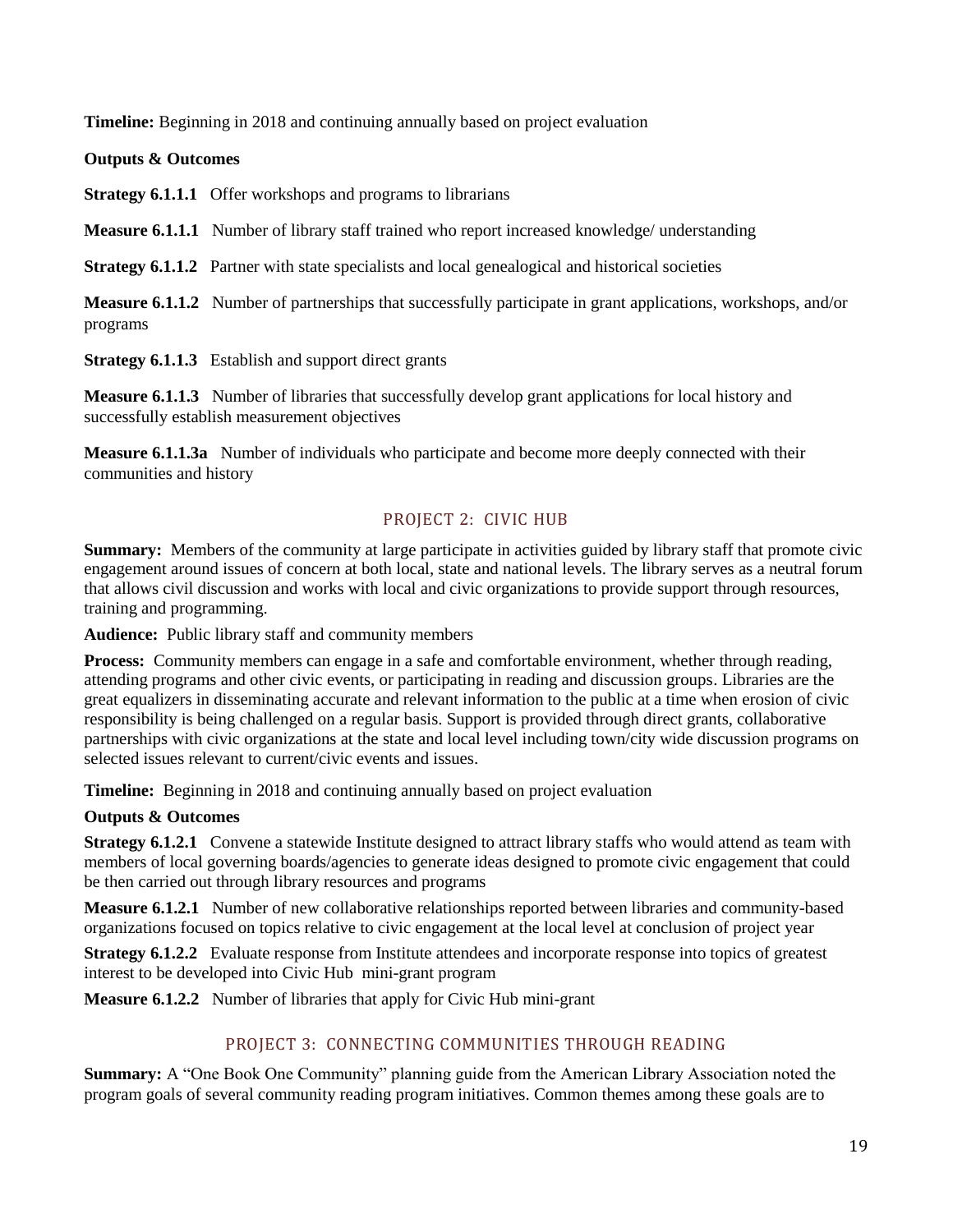promote reading and literacy, foster a sense of community, and engage the community in dialogue with an aim to promote tolerance and understanding. Community-wide reading programs- whether targeting a school community, a specific sub-set of a community (for example, local commuters), an entire municipality, or multiple communities- can address a topical issue relevant to the community, increase awareness and acceptance of cultural diversity within a community, or simply convene members of a community in a new and inclusive way. Libraries are well-positioned to establish and lead community-based reading programs.

**Audience:** Library users and community members of all ages

**Process:** Provide and support direct grants for public, school and academic libraries to establish community-wide reading programs centered around their local or school communities; encourage libraries to collaborate to create multi-community reading programs; investigate the feasibility of a state-wide "one state, one book" program.

**Timeline:** Beginning in 2018 and continuing annually or on an ongoing basis

## **Outputs & Outcomes**

**Strategy 6.1.3.1** Establish and support direct grants centered around community-wide reading programs **Measure 6.1.3.1** Number of libraries that apply for and carry out community-wide reading project grants **Measure 6.1.3.1a** Number of community members who participate in a community reading program, as reported by the library

**Strategy 6.1.3.2** Create a steering committee or working group to examine large scale or state-level reading programs and ascertain interest among libraries and their communities

**Measure 6.1.3.2** Number of libraries who expressed interest in being involved in a "one state, one book" program

**Strategy 6.1.3.3** Develop and implement a pilot "one state, one book" program

**Measure 6.1.3.3** Number of libraries that are directly involved in implementing the program

**Measure 6.1.3.3a** Number of Massachusetts residents who participate in the program

# PART FOUR: COORDINATION EFFORTS

A crosswalk of Massachusetts's Goals and Projects mapped to IMLS/LSTA Focal Areas can be found in Appendix B.

The MBLC supports and oversees a diverse and multi-faceted configuration of organizations and initiatives that provide significant and valued support to all types of libraries throughout Massachusetts. Much of the funding for these organizations and the services they provide is designated in the MBLC's state legislative appropriation. For the purposes of clarity throughout this Plan, these entities are described as affiliates. They are not individually identified in Projects (Goals above) - the sharing of resources and working relationships are inextricably intertwined and tightly woven into the fabric of all MBLC programs.

## **AFFILIATES**

*Massachusetts Library System*: The MBLC funds the Massachusetts library System whose mission is as follows: The Massachusetts Library System, a state-supported collaborative, fosters cooperation, communication,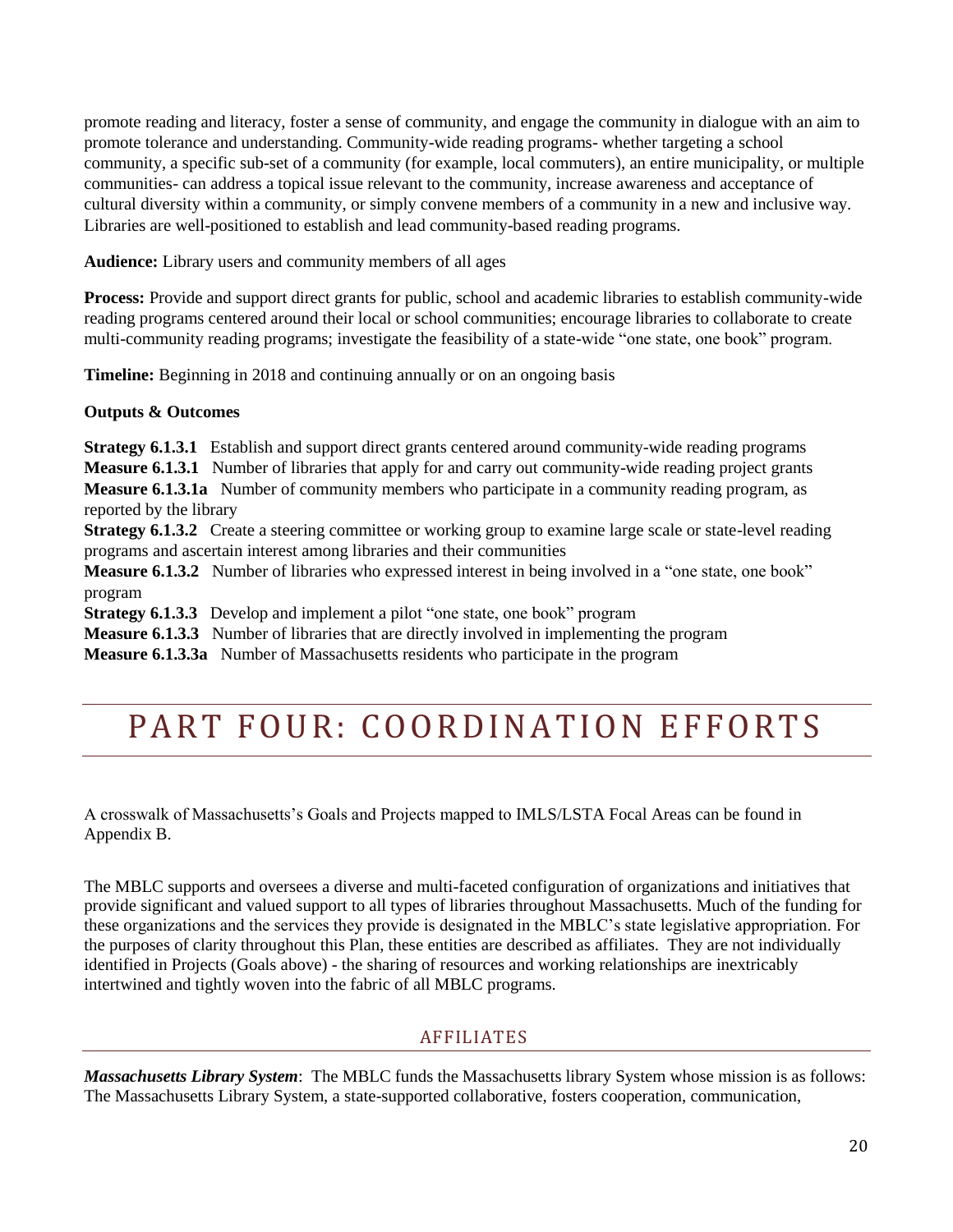innovation, and sharing among member libraries of all types. The MLS promotes equitable access to excellent library services and resources for all who live, work, or study in Massachusetts. MLS provides a wide range of continuing education and consulting to all types of libraries, manages delivery as a core element of statewide resource sharing, and collaborates with the MBLC and others on a range of program initiatives including statewide databases, eBook collections, and the Summer Reading Program.

*Library for the Commonwealth*: The MBLC funds the Boston Public Library to serve as the Library for the Commonwealth. As the Library for the Commonwealth, the Boston Public Library develops and maintains a statewide digital library that provides access to online media, research materials, multimodal reference services and information delivery, access to historical records and collections, and other resources responding to the informational, cultural, and educational needs of the Commonwealth. Library for the Commonwealth's free digitization activities are implemented in partnership with the Digital Commonwealth, an organization of libraries, museums and other cultural institutions, which is responsible for most of the training related to these statewide services.

*Talking Book and Machine Lending Libraries*: The MBLC funds the [Braille and Talking Book Library](http://www.perkins.org/btbl/) at the Perkins School for the Blind in Watertown and the Talking Book Library at the Worcester Public Library to provide statewide access to library services and materials for people who are blind, visually impaired, physically disabled, and learning disabled. These libraries provide a range of services, including Braille and large print books, audio described DVDs, streaming books and audio newspapers, accessible reference services, audio equipment loan, and on-site assistive technology. The two libraries also provide training and technical assistance to organizations serving these populations.

*Automated Library Networks*: The MBLC provides funding and coordination support for nine automated library networks that provide electronic management system for all core library operations, including: the library catalog, the ability to borrow from neighboring libraries, circulation, patron registration and authentication, broadband Internet access, and other mission-critical services. These networks are membership organizations, and receive the majority of their funding in the form of dues from their member libraries.

*Massachusetts Center for the Book*: The MBLC funds the Massachusetts Center for the Book which is chartered as the Commonwealth Affiliate of the Center for the Book in the Library of Congress. The Massachusetts Center for the Book is a public-private partnership charged with developing, supporting, and promoting cultural programming that will advance the cause of books and reading and enhance the outreach potential of Massachusetts libraries. The Center for the Book conducts programs including the Massachusetts Book Awards, Letters About Literature, a variety of literacy programs, and Route 1 Reads.

## PARTNERSHIPS

The MBLC Strategic Plan 2018-2020 explores partnerships in great detail. The Plan describes current partners, establishes criteria for partnerships, identifies potential areas for growth, and sets priorities for action. Portions of that section of the MBLC Strategic Plan follow:

*The MBLC will seek to develop partnerships with other state agencies, statewide organizations or associations, and other institutions as vehicles through which to design, fund, and implement initiatives that can provide and/or expand important services to residents, businesses, community-based organizations, and other community institutions. ….*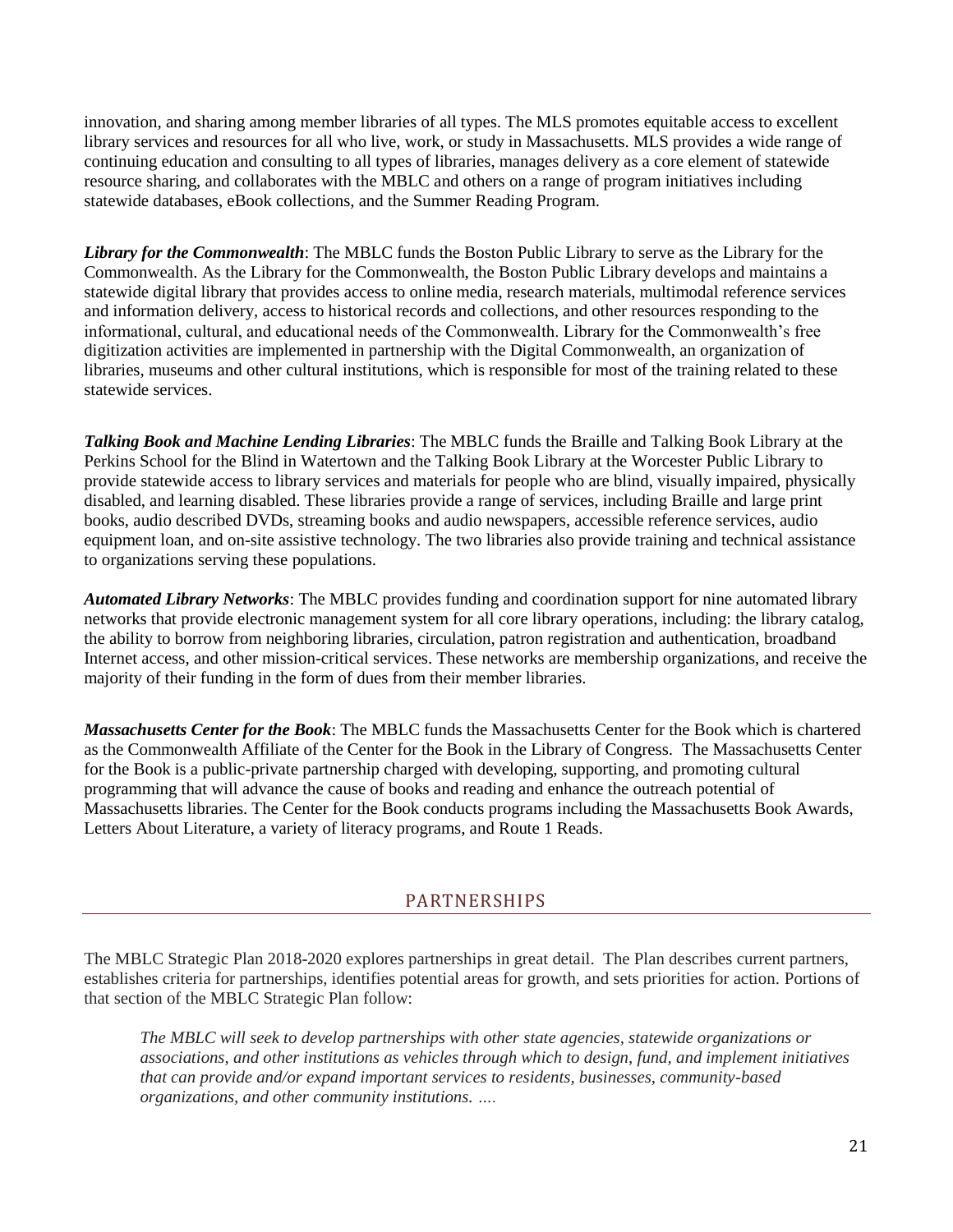*Reaching out to state-level partners to explore, develop, and implement new collaborative projects will be opportunistic. The MBLC must be poised to develop such projects when circumstances permit, in part by clearly articulating the ways in which the library community (at the local, regional, and/or statewide level) brings resources and adds value to the collaborative project.*

*MBLC has a limited capacity to initiate and manage all such promising collaborative projects. Based on some initial outreach, the MBLC staff will develop priority areas in which to seek these types of partners and projects actively. The MBLC will use the three-year period of the strategic plan to explore these types of relationships, rigorously document the benefits, barriers, and cost-effectiveness of these efforts, and then modify and scale this track of activity. The MBLC will document these efforts by creating reports that describe the process, results, and lessons of the in-depth and sustained planning discussions with each partner (or set of partners) that become engaged at a significant level.*

*(Note: In addition to the state-level partnerships and collaborations, the MBLC also has and will continue to develop collaborations, resource sharing arrangements, and other innovative program development opportunities with other state libraries or library-related state agencies in other parts of the country.)*

# PART FIVE: EVALUATION PLAN

The MBLC tracks its activities using metrics that align with the IMLS's focal areas and intents. Many of these metrics are already in place. Additional approaches to develop measurable results are vigorously pursued in program planning and review. For example, staff revised a pre- and post-evaluation survey instrument used at Fall and Spring Trustee Orientation programs several times in the past six months so that each future Orientation could be refined and improved for the Trustees attending. Staff collect the evaluations at the end of the orientations and have clear evidence of the amount and quality of learning, and areas for modification, improvement, and development. Other programs are measured with similar rigor as appropriate. Staff specialists are refining metrics in areas that were identified as needing more attention in this aspect in the most recent LSTA Five Year Evaluation. MBLC staff members review statistical data on statewide programs like databases, eBooks, Commonwealth Catalog, and the use of the public portal frequently, consult with network and affiliate directors, serve on statewide committees, and make program adjustments as needed. Circulation, usage trends and patterns, and monthly reports presented to the Commissioners from its affiliates are all factors in evaluating LSTA program activities.

Direct grants are rigorously documented and monitored by the MBLC. The MBLC requires sub-grantees to submit current Plans of Service and requires projects to be clearly defined within the scope of the institutions and identified with the Goals and Projects in the LSTA Five Year Plan. In addition, sub-grantees receive training and guidance to develop and implement the measurable outcomes that their grant proposals must include. Grant proposals are reviewed by the State Advisory Council on Libraries and measurement outcomes are an important factor in the scoring of applications. Sub-grantees are required to submit semi-annual reports on progress and these reports are reviewed by individual LSTA staff members who have been assigned oversight of specific grants based on areas of subject expertise. LSTA staff members check in regularly with the sub-grantees and conduct site visits. All of these projects are compiled into annual reports that precisely document progress on goals, help the MBLC understand what areas need additional resources or development, and lay the groundwork for activities and direction in subsequent years. The MBLC publicizes each new round of grant cycles and staff members engage in outreach activities to showcase successful projects and present new opportunities. The MBLC encourages grant recipients to share best practices learned in grant projects through communities of practice, by mentoring new grant recipients or applicants, and by fostering connections among grantees to present jointly at state and regional conferences.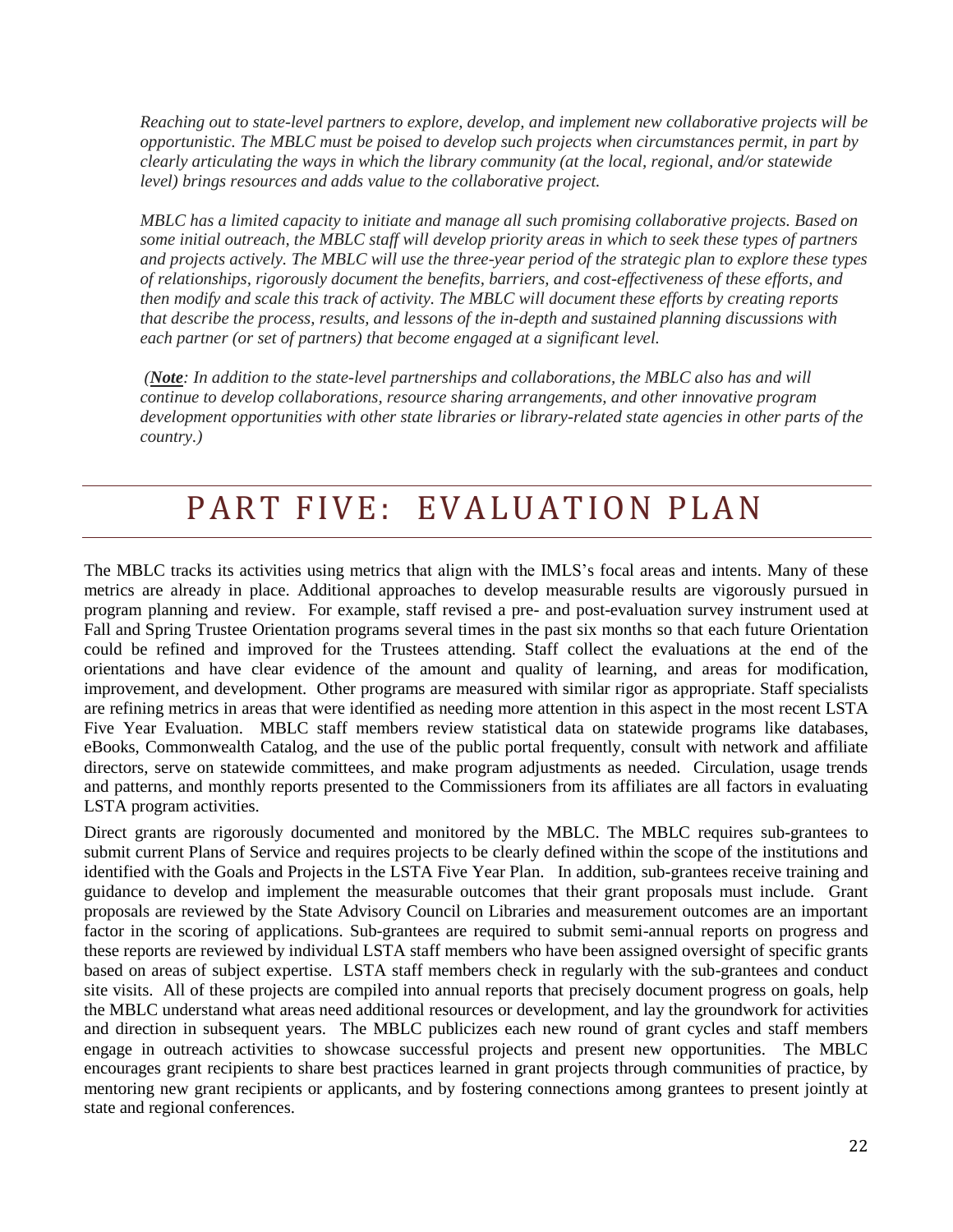The MBLC uses the outcomes-based assessment questions in the State Program Report annually, makes program revisions through its annual direct grant cycle to assure steady progress on achieving goals, and conducts a fiveyear evaluation of the Program.

# PART SIX: STAKEHOLDER INVOLVEMENT

The MBLC LSTA Five-Year Plan 2018-2022 is based on extensive input from the general library community and stakeholders, and surveys and data analysis conducted by two independent entities.

*LSTA Evaluation* In July 2017, the Council of State Library Agencies in the Northeast, of which MBLC is a member, contracted with Quality Metrics (William Wilson/Martha Kyrillidou) to evaluate the five-year LSTA program ending in 2017. In addition to extensive data analysis based on annual State Program Reports to the IMLS, 199 Massachusetts libraries completed a comprehensive survey conducted by Quality Metrics. William Wilson and Martha Kyrillidou held in-depth individual interviews with MBLC staff and Commissioners, stakeholders, partners, and library directors and staff members in September 2016 and conducted two focus group sessions in Springfield, Massachusetts, in late October 2016. Quality Metrics submitted its LSTA Grants to States Implementation Evaluation in March 2017. Recommendations and direction from the Evaluation inform major elements of this new LSTA Plan and have guided activities relating to the new five-year contract for statewide databases, Commonwealth eBook Collections Steering Committee focus, and revisions to the newest Direct Grant application and reporting requirements.

*State Advisory Council on Libraries*The Board of Library Commissioners appoints 16 representatives from all types of libraries and regions within the Commonwealth to three-year terms on the State Advisory Council on Libraries. The Council meets twice a year at MBLC offices in Boston and twice by teleconference to consider grant programs and provide general counsel and input into programs and priorities. The Council reviews and ranks direct grant applications and recommends projects with favorable ratings to the Commissioners to be awarded grants. In addition to the usual round of annual meetings and work, members of SACL were invited to participate in focus groups during this busy year of MBLC and LSTA planning activity.

*MBLC Strategic Plan FY2018-FY2020* For several years, the MBLC has recognized a need for an overall strategic planning process since the last MBLC Plan in 2005. Much has changed in the national, state, and local landscape, including a consolidation of six former regional library systems into one statewide system, and a significant constriction of funding for libraries. In October 2016, Alan Brickman, of Brickman Nonprofit Solutions, was retained to facilitate a new strategic planning process for the MBLC. During the winter of 2016- 2017, Mr. Brickman met with the Planning Committee and set up and conducted interviews with stakeholders. He gathered, reviewed, and disseminated documents, reports and studies; interviewed other New England state library directors and the Executive Director of COSLA (Chief Officers of State Library Agencies); and conducted an online survey of the Massachusetts library community that garnered 337 responses. In January, March, and May, 2017, Mr. Brickman conducted extensive staff visioning and planning sessions and three daylong retreats with a diverse group of stakeholders, Commissioners, and MBLC managers, all of whom reviewed extensive documentation prior to the gatherings. The new MBLC Strategic Plan is in the final stages of revision and will be presented to the Commissioners for approval in August 2017.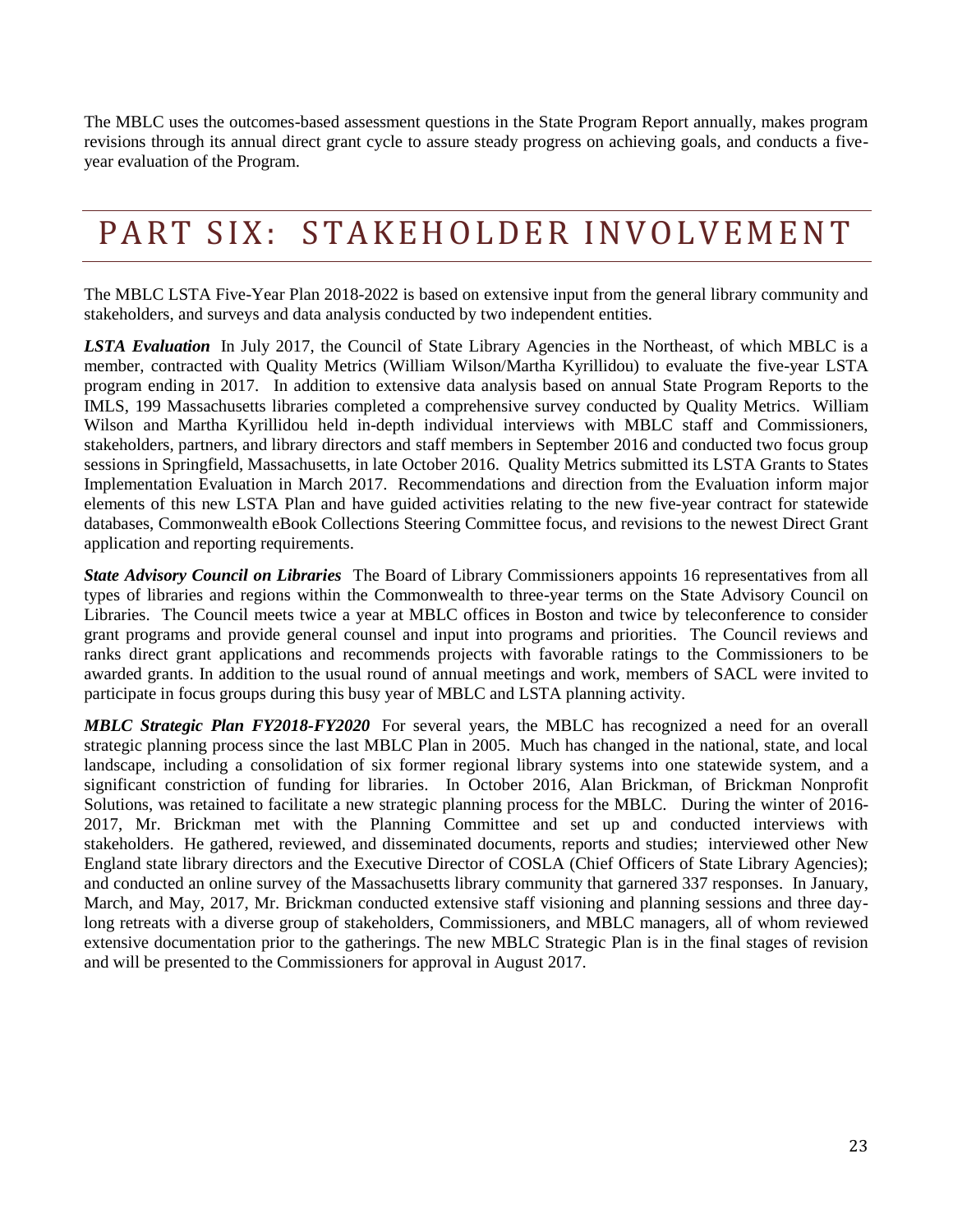# PART SEVEN: COMMUNICATION AND PUBLIC AVAILABILITY

Once the 2018-2022 LSTA Plan has been approved by the IMLS, it will be published in print, distributed through libraries, and posted on the MBLC website. MBLC will publish a brief guide to the Plan, and promote interest through meetings, special presentations, and direct individual distribution as appropriate. Any substantive revisions to the Plan, especially to the needs and goals, will be submitted to IMLS according to the provisions of the LSTA and to appropriate stakeholders and affiliates. The MBLC will publicize achievements of important milestones and results of the Plan as required for reporting purposes, and to meet state needs. The MBLC will highlight exemplary programs for future projects.

# PART EIGHT: MONITORING

The MBLC will assign appropriate staff to track implementation of the Plan continuously and to prepare appropriate reports as required. An important component of tracking is monitoring sub-grantee projects funded through the LSTA program. Sub-grantees submit semi-annual status reports and final reports on the progress of each project in relation to The Plan, and MBLC staff conduct annual on-site monitoring visits for each project and regular check-ins by phone or email. For all projects, the Plan will be monitored on a regular basis as ongoing activities are documented and measured, particularly when the State Program Report is completed annually. Monitoring will comply with the requirements of the Procedures outlined in 2 CFR 200.327-332

- 2 CFR 200.327 Financial Reporting
- 2 CFR 200.328 Monitoring and Reporting Program Performance
- 2 CFR 200.329 Reporting on Real Property
- 2 CFR 200.330 Subrecipient and Contractor Determination
- 2 CFR 200.331 Requirements for Pass-Through Entities
- 2 CFR 200.332 Fixed Amount Subawards

# PART NINE: ASSURANCES

The following assurances are being submitted with this Five Year Plan:

- Program Assurances for 2018 Grant Award (will be submitted when made available by IMLS)
- Assurances of Non-Construction Programs
- State Legal Officer's Certification of Authorized Certifying Official

 Internet Safety Certification for Applicant Public Libraries, Public Elementary and Secondary School Libraries, and Consortia with Public and or School Public School Libraries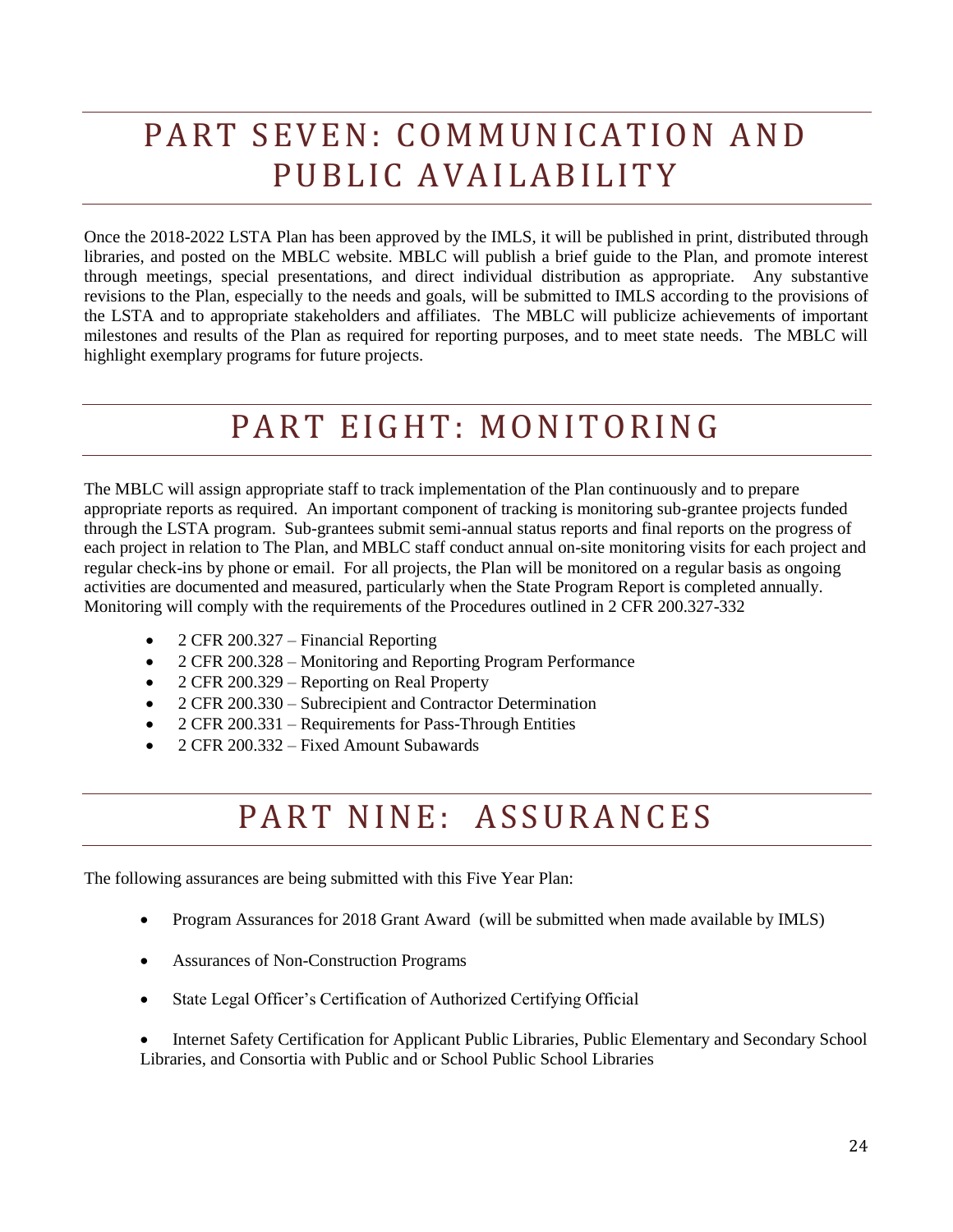## APPENDIX A IMLS FOCAL AREAS, INTENTS, PURPOSES & PRIORITIES

# FOCAL AREAS AND INTENTS

#### **Focal Area 1: Lifelong Learning Intents**

1. Improve users' formal education

2. Improve users' general knowledge and skills

#### **Focal Area 2: Information Access Intents**

1. Improve users' ability to discover information resources

2. Improve users' ability to obtain and/or use information resources

#### **Focal Area 3: Institutional Capacity Intents**

- 1. Improve the library workforce
- 2. Improve the library's physical and technological infrastructure
- 3. Improve library operations

#### **Focal Area 4: Economic and Employment Development Intents**

- 1. Improve users' ability to use resources and apply information for employment support
- 2. Improve users' ability to use and apply business resources

# **Focal Area 5: Human Services**

#### **Intents**

- 1. Improve users' ability to apply information that further their personal, family, or household finances
- 2. Improve users' ability to apply information that furthers their personal or family health & wellness
- 3. Improve users' ability to apply information that furthers their parenting and family skills

## **Focal Area 6: Civic Engagement**

#### **Intents**

1. Improve users' ability to participate in their community

2. Improve users' ability to participate in community conversations around topics of concern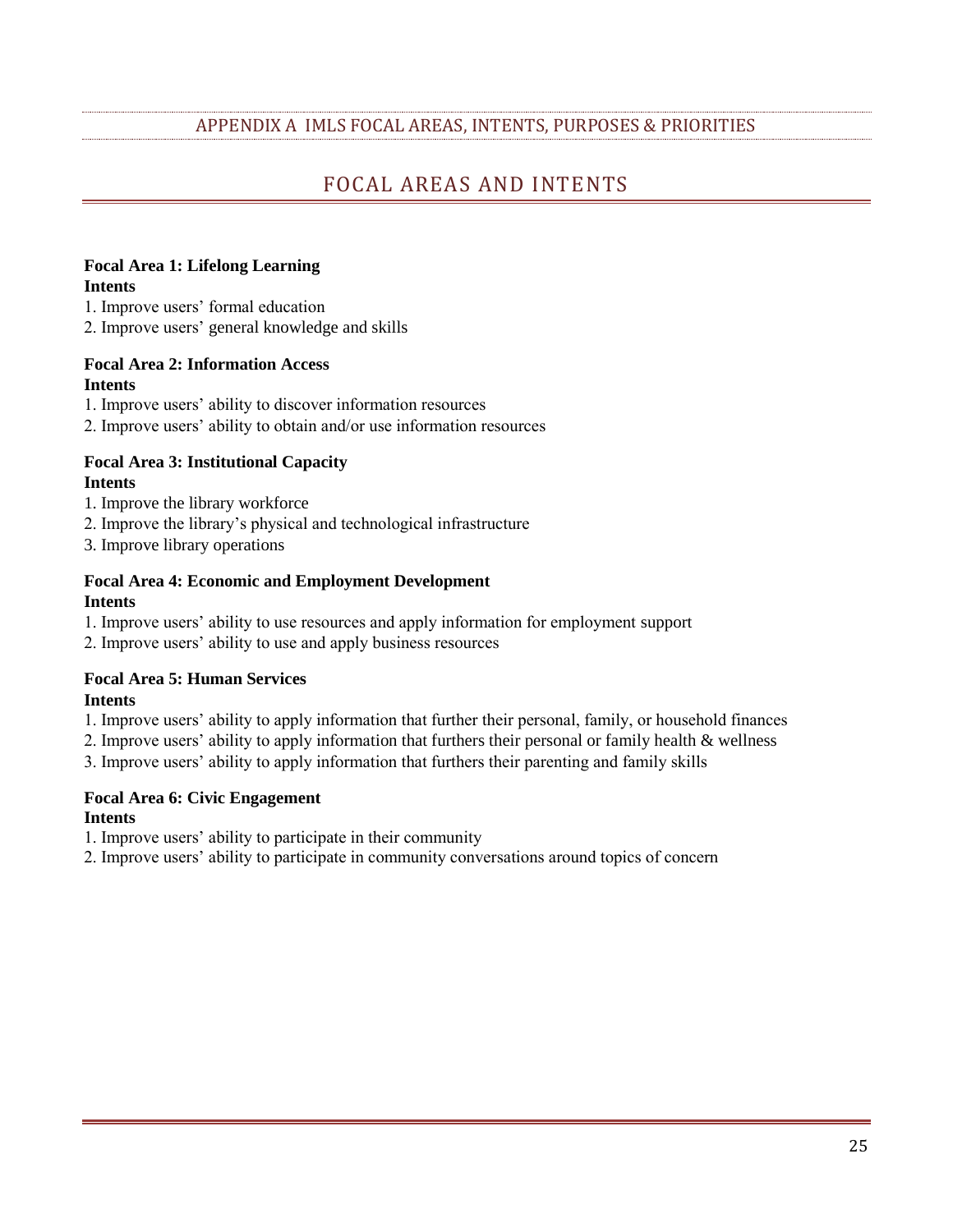# **Purpose 1**

Enhance coordination among federal programs that relate to library and information services

# **Purpose 2**

Promote continuous improvement in library services in all types of libraries in order to better serve the people of the United States

# **Purpose 3**

Facilitate access to resources in all types of libraries for the purpose of cultivating an educated and informed citizenry

# **Purpose 4**

Encourage resource sharing among all types of libraries for the purpose of achieving economical and efficient delivery of library services to the public

# **Purpose 5**

Promote literacy, education, and lifelong learning and to enhance and expand the services and resources provided by libraries, including those services and resources relating to workforce development, 21st century skills, and digital literacy skills

# **Purpose 6**

Enhance the skills of the current library workforce and to recruit future professionals to the field of library and information services

# **Purpose 7**

Ensure the preservation of knowledge and library collections in all formats and to enable libraries to serve their communities during disasters

# **Purpose 8**

Enhance the role of libraries within the information infrastructure of the United States in order to support research, education, and innovation

# **Purpose 9**

Promote library services that provide users with access to information through national, state, local, regional, and international collaborations and networks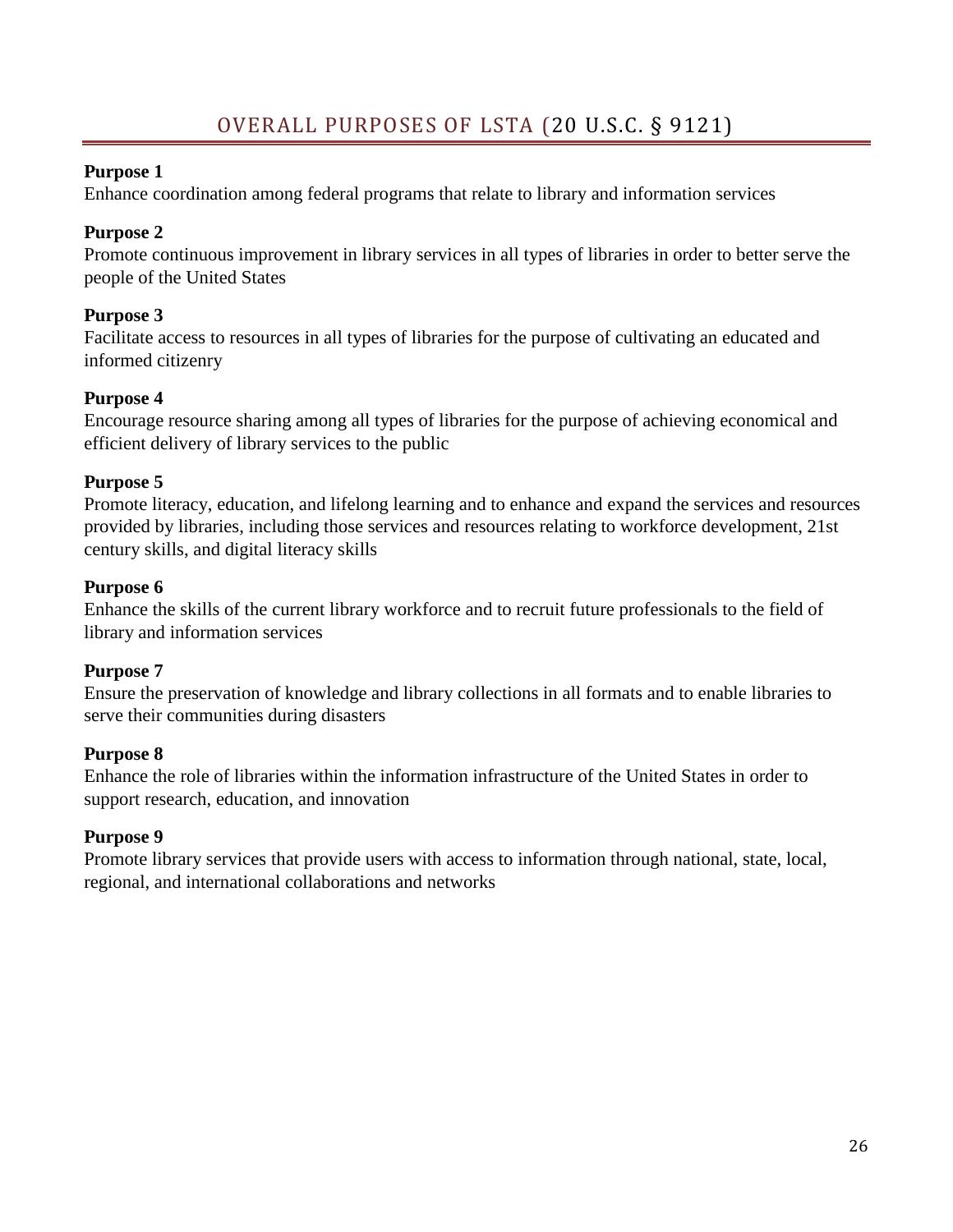# **Priority 1**

Expand services for learning and access to information and educational resources in a variety of formats, in all types of libraries, for individuals of all ages in order to support such individuals' needs for education, lifelong learning, workforce development, and digital literacy skills

# **Priority 2**

Establish or enhance electronic and other linkages and improved coordination among and between libraries and entities for the purpose of improving the quality of and access to library and information services

# **Priority 3**

Provide training and professional development, including continuing education, to enhance the skills of the current library workforce and leadership, and advance the delivery of library and information services

# **Priority 4**

Enhance efforts to recruit future professionals to the field of library and information services

# **Priority 5**

Develop public and private partnerships with other agencies and community-based organizations; target library services to individuals of diverse geographic, cultural, and socioeconomic backgrounds, and to individuals with limited functional literacy or information skills

# **Priority 6**

Target library and information services to persons having difficulty using a library and to underserved urban and rural communities, including children (from birth through age 17) from families with incomes below the poverty line (as defined by the Office of Management and Budget and revised annually in accordance with section 9902(2) of title 42) applicable to a family of the size involved

# **Priority 7**

Develop library services that provide all users access to information through local, state, regional, national, and international collaborations and networks

# **Priority 8**

Carry out other activities consistent with the purposes set forth in section 9121, as described in the SLAA's plan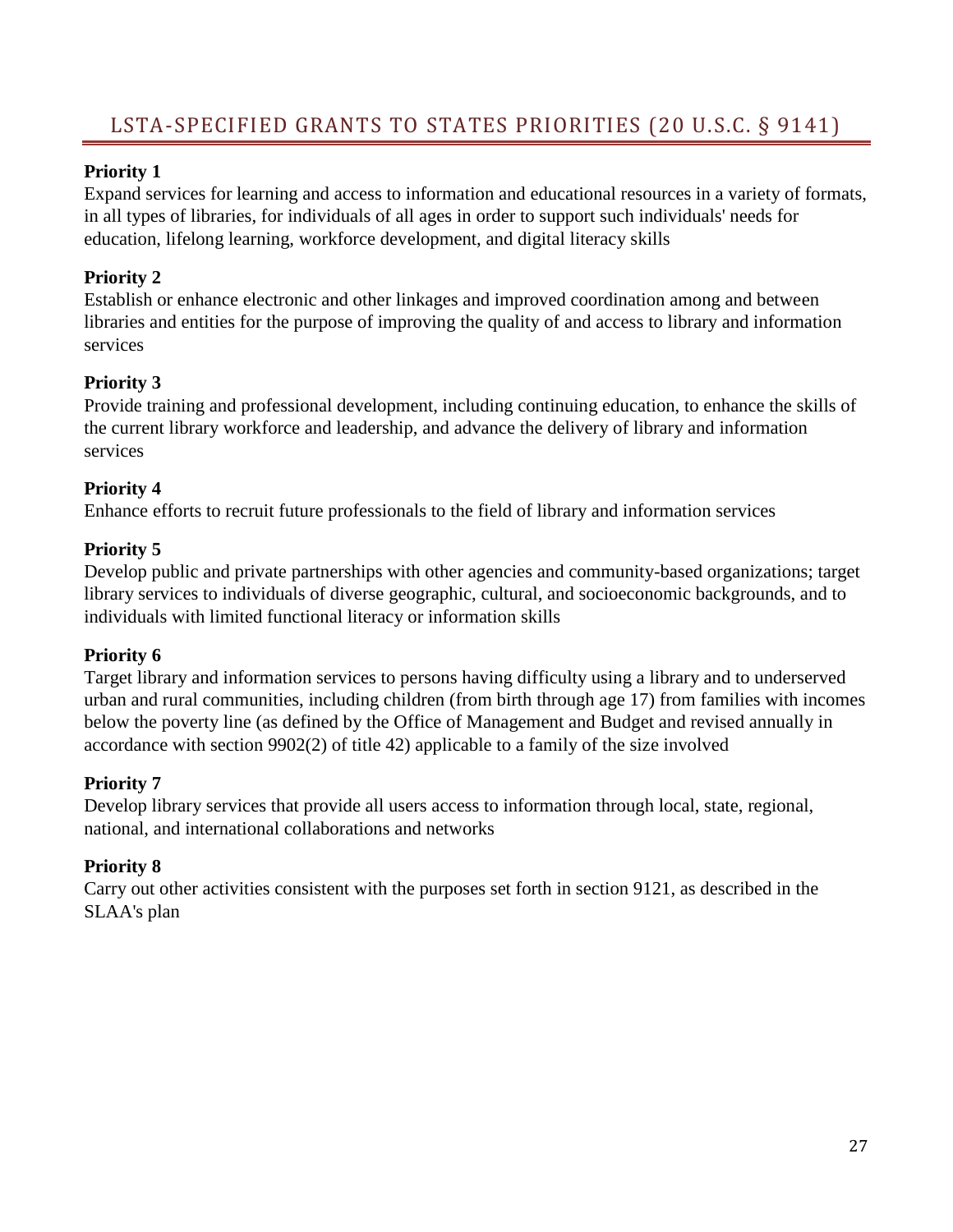## APPENDIX B

# CROSSWALK OF MASSACHUSETTS GOALS AND PROJECTS MAPPED TO IMLS/LSTA FOCAL AREAS, INTENTS, PURPOSES & PRIORITIES

| <b>GOAL 1: PROMOTE LEARNING</b>                                                          |                                                                                                                                                                                                                                                                                     |                                                                                                                                                                                                                                                                                                                                                                                                                                                                                               |
|------------------------------------------------------------------------------------------|-------------------------------------------------------------------------------------------------------------------------------------------------------------------------------------------------------------------------------------------------------------------------------------|-----------------------------------------------------------------------------------------------------------------------------------------------------------------------------------------------------------------------------------------------------------------------------------------------------------------------------------------------------------------------------------------------------------------------------------------------------------------------------------------------|
| MBLC supports learners of all ages with their individual educational and learning goals. |                                                                                                                                                                                                                                                                                     |                                                                                                                                                                                                                                                                                                                                                                                                                                                                                               |
| <b>IMLS FOCAL AREA:</b> Lifelong Learning                                                |                                                                                                                                                                                                                                                                                     |                                                                                                                                                                                                                                                                                                                                                                                                                                                                                               |
| <b>INTENTS</b>                                                                           | <b>PROJECTS</b>                                                                                                                                                                                                                                                                     | <b>LSTA PURPOSES &amp; PRIORITIES</b>                                                                                                                                                                                                                                                                                                                                                                                                                                                         |
| Improve users' general<br>knowledge and skills                                           | <b>PROJECT 1:</b> Early learning and<br>Youth Information Needs and Services<br><b>PROJECT 2: Summer Reading</b><br><b>PROJECT 3:</b> Develop and provide<br>training programs and services that<br>support literacy and encourage reading<br>among underserved populations and all | <b>PURPOSE 5:</b> promote literacy, education, and lifelong learning and to enhance and<br>expand the services and resources provided by libraries, including those services and<br>resources relating to workforce development, 21st century skills, and digital literacy skills<br><b>PRIORITY 7:</b> target library services to individuals of diverse geographic, cultural and<br>socioeconomic backgrounds, and to individuals with limited functional literacy or<br>information skills |
|                                                                                          | community members                                                                                                                                                                                                                                                                   |                                                                                                                                                                                                                                                                                                                                                                                                                                                                                               |

| <b>GOAL 2: ENABLING ACCESS</b>             |                                        |                                                                                                                                                                    |  |
|--------------------------------------------|----------------------------------------|--------------------------------------------------------------------------------------------------------------------------------------------------------------------|--|
|                                            |                                        | MBLC supports and assists all types of libraries and networks in their efforts to provide access to information and educational resources in a variety of formats. |  |
| <b>IMLS FOCAL AREA:</b> Information Access |                                        |                                                                                                                                                                    |  |
|                                            |                                        |                                                                                                                                                                    |  |
|                                            |                                        |                                                                                                                                                                    |  |
| <b>INTENTS</b>                             | <b>PROJECTS</b>                        | <b>LSTA PURPOSES &amp; PRIORITIES</b>                                                                                                                              |  |
| Improve users' ability to                  | <b>PROJECT 1:</b> Statewide Resources  | PURPOSE 3: facilitate access to resources in all types of libraries for the purpose of                                                                             |  |
| discover information                       | and Programming for Patrons:           | cultivating an educated and informed citizenry                                                                                                                     |  |
| resources                                  | <b>Databases</b>                       |                                                                                                                                                                    |  |
|                                            | <b>PROJECT 2: Statewide Resources</b>  | <b>PURPOSE 4:</b> encourage resource sharing among all types of libraries for the purpose of                                                                       |  |
|                                            | and Programming for Patrons: eBook     | achieving economical and efficient delivery of library services to the public                                                                                      |  |
|                                            | Collections                            |                                                                                                                                                                    |  |
|                                            | <b>PROJECT 3:</b> Statewide Resources: | <b>PURPOSE 9:</b> promote library services that provide users with access to information                                                                           |  |
|                                            | Technology & Connectivity              | through national, state, local, regional, and international collaborations and networks                                                                            |  |
|                                            |                                        |                                                                                                                                                                    |  |
|                                            |                                        | <b>PRIORITY 1:</b> expand services for learning and access to information and educational                                                                          |  |
|                                            |                                        | resources in a variety of formats, in all types of libraries, for individuals of all ages in                                                                       |  |
|                                            |                                        | order to support such individuals' needs for education, lifelong learning, workforce                                                                               |  |
|                                            |                                        | development, and digital literacy skills                                                                                                                           |  |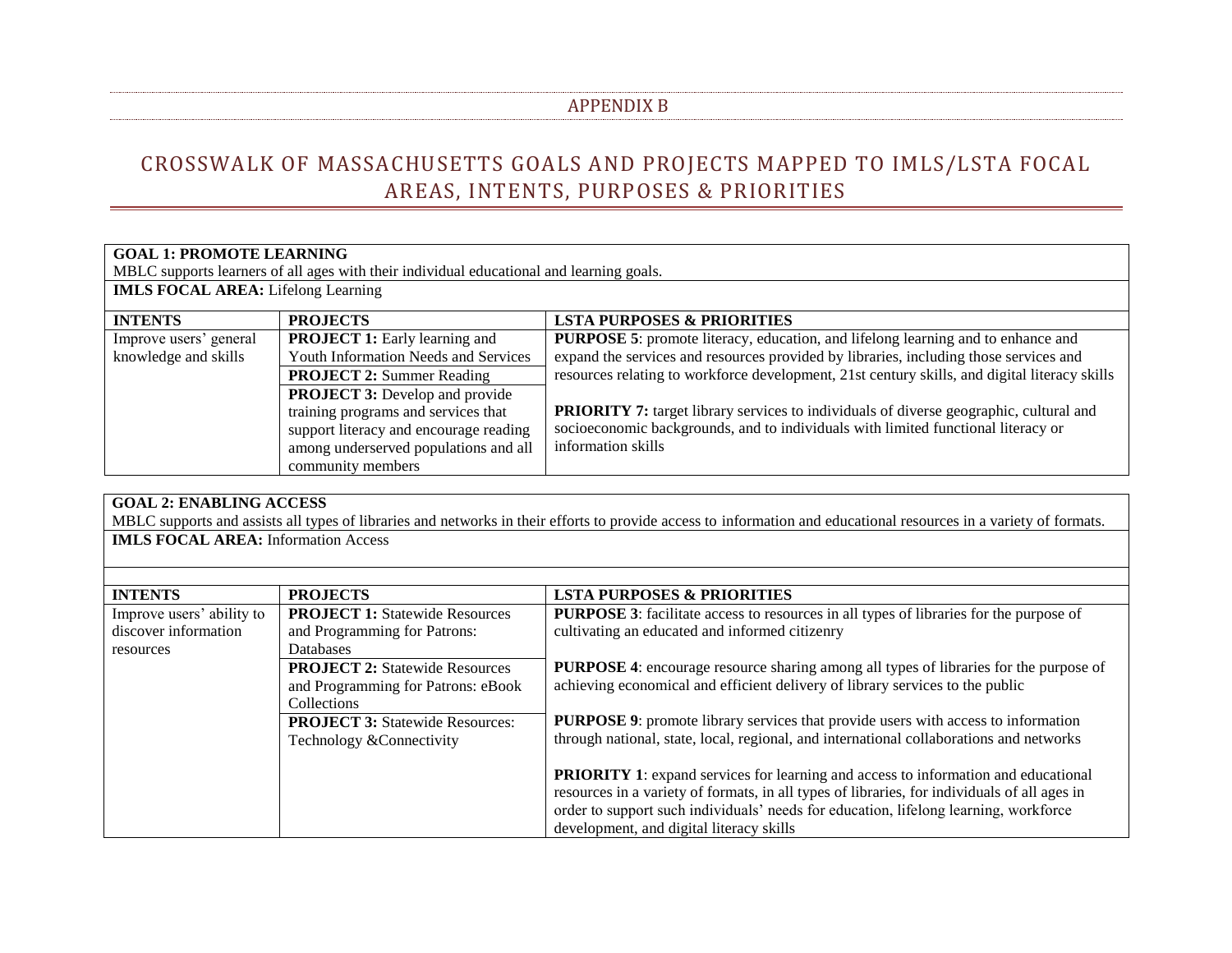| Improve users' ability to | <b>PROJECT 4: Serving People with</b>      | <b>PURPOSE 5:</b> promote literacy, education, and lifelong learning and to enhance and         |
|---------------------------|--------------------------------------------|-------------------------------------------------------------------------------------------------|
| obtain and/or use         | Disabilities or Special Needs              | expand the services and resources provided by libraries, including those services and           |
| information resources     |                                            | resources relating to workforce development, 21st century skills, and digital literacy skills   |
|                           |                                            |                                                                                                 |
|                           |                                            | PURPOSE 9: promote library services that provide users with access to information               |
|                           |                                            | through national, state, local, regional, and international collaborations and networks         |
|                           |                                            |                                                                                                 |
|                           |                                            | <b>PRIORITY 2:</b> establish or enhance electronic and other linkages and improved              |
|                           |                                            | coordination among and between libraries and entities for the purpose of improving the          |
|                           |                                            | quality of and access to library and information services                                       |
|                           |                                            | <b>PRIORITY 6:</b> target library services to individuals of diverse geographic, cultural, and  |
|                           |                                            | socioeconomic backgrounds, and to individuals with limited functional literacy or               |
|                           |                                            | information skills                                                                              |
|                           |                                            |                                                                                                 |
|                           |                                            | <b>PRIORITY</b> 7: Target library and information services to persons having difficulty using a |
|                           |                                            | library and to underserved urban and rural communities, including children from families        |
|                           |                                            | with incomes below the poverty line                                                             |
|                           |                                            |                                                                                                 |
|                           | <b>PROJECT 5:</b> Improve public access to | <b>PURPOSE 6:</b> enhance the skills of the current library workforce and to recruit future     |
|                           | local history collections                  | professionals to the field of library and information services                                  |
|                           | <b>PROJECT 6:</b> Digitize Collections for |                                                                                                 |
|                           | Access                                     |                                                                                                 |

## **GOAL 3: STRENGTHENING LIBRARIES**

MBLC strengthens community libraries by providing education and training for staff, trustees, and municipal officials as appropriate; and offering direct grants to all types of libraries to explore diverse models of library service delivery.

**IMLS FOCAL AREA:** Institutional Capacity

| IMLS FOCAL AREA: Institutional Capacity |                                                           |                                                                                                                                                                                                                                                                                                                                                                                                              |  |
|-----------------------------------------|-----------------------------------------------------------|--------------------------------------------------------------------------------------------------------------------------------------------------------------------------------------------------------------------------------------------------------------------------------------------------------------------------------------------------------------------------------------------------------------|--|
| <b>INTENTS</b>                          | <b>PROJECTS</b>                                           | <b>LSTA PURPOSES &amp; PRIORITIES</b>                                                                                                                                                                                                                                                                                                                                                                        |  |
| Improve the library<br>workforce        | <b>PROJECT 1:</b> Community-Connected<br><b>Libraries</b> | <b>PURPOSE 2:</b> promote continuous improvement in library services in all types of<br>libraries in order to better serve the people of the United States                                                                                                                                                                                                                                                   |  |
|                                         | <b>PROJECT 2:</b> Leadership<br>development               | <b>PURPOSE 6:</b> enhance the skills of the current library workforce and to recruit future<br>professionals to the field of library and information services<br><b>PRIORITY 3:</b> provide training and professional development, including continuing<br>education, to enhance the skills of the current library workforce and leadership, and<br>advance the delivery of library and information services |  |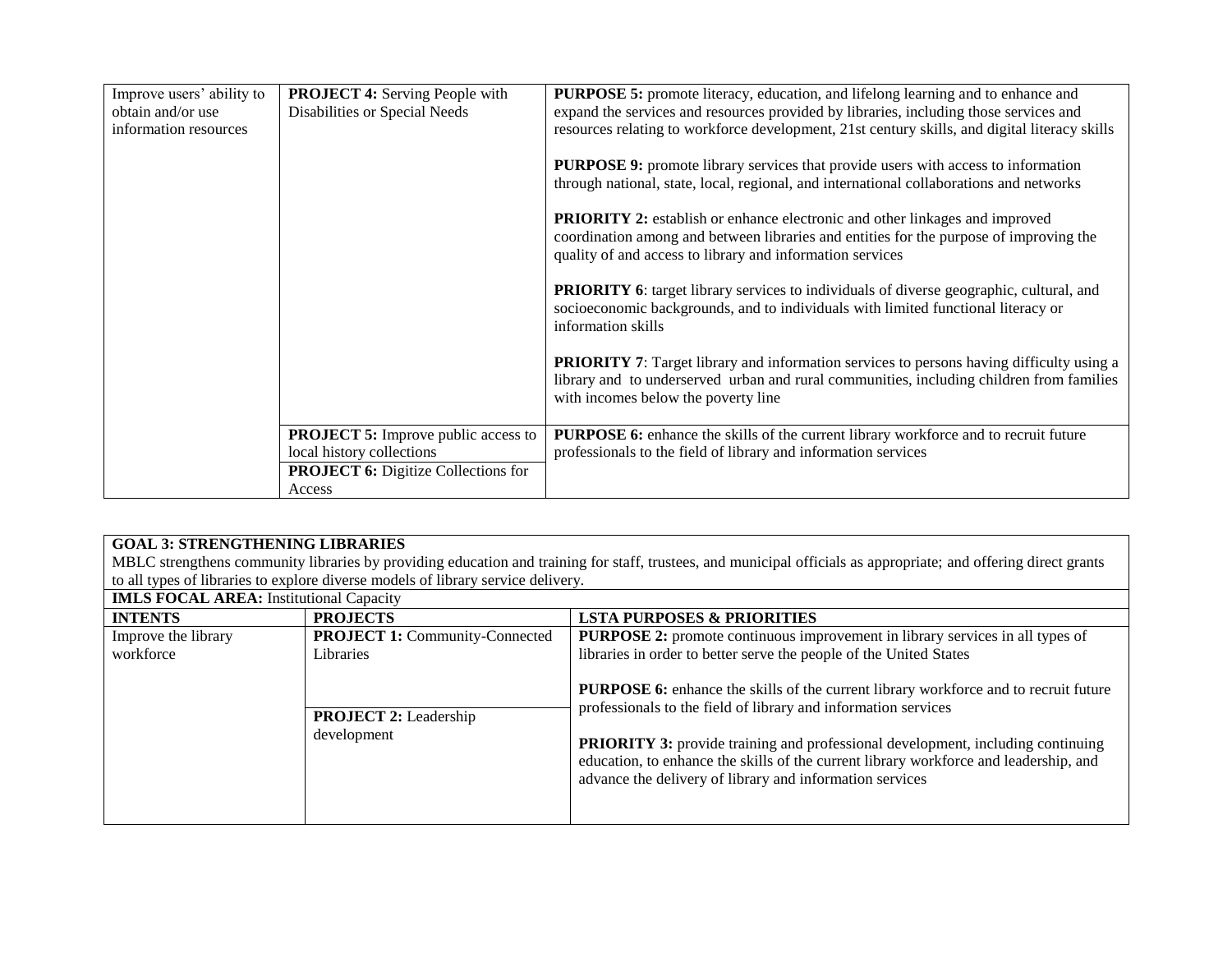| Improve library operations | <b>PROJECT 3:</b> Provide preservation, | <b>PURPOSE 2:</b> promote continuous improvement in library services in all types of  |
|----------------------------|-----------------------------------------|---------------------------------------------------------------------------------------|
|                            | disaster preparedness training, and     | libraries in order to better serve the people of the United States                    |
|                            | other programs that will ensure the     |                                                                                       |
|                            | long-term viability and access to       | <b>PURPOSE 7:</b> ensure the preservation of knowledge and library collections in all |
|                            | Massachusetts cultural heritage         | formats and to enable libraries to serve their communities during disasters           |
|                            | collections                             |                                                                                       |

#### **GOAL 4: BUILDING THE WORKFORCE**

MBLC supports libraries in seeking to develop and enrich non-traditional skills and aid community members in job searching.

| <b>IMLS FOCAL AREA:</b> Economic and Employment Development                                   |                                                                                                                                 |                                                                                                                                                                                                                                                                                                                               |  |
|-----------------------------------------------------------------------------------------------|---------------------------------------------------------------------------------------------------------------------------------|-------------------------------------------------------------------------------------------------------------------------------------------------------------------------------------------------------------------------------------------------------------------------------------------------------------------------------|--|
| <b>INTENTS</b>                                                                                | <b>PROJECTS</b>                                                                                                                 | <b>LSTA PURPOSES &amp; PRIORITIES</b>                                                                                                                                                                                                                                                                                         |  |
| Improve users' ability to use<br>resources and apply<br>information for employment<br>support | <b>PROJECT 1: Job and Career</b><br>Development<br><b>PROJECT 2: STEM: Science</b><br><b>Technology Engineering Mathematics</b> | <b>PURPOSE 5:</b> promote literacy, education, and lifelong learning and to enhance and<br>expand the services and resources provided by libraries, including those services and<br>resources relating to workforce development, 21st century skills, and digital literacy<br>skills                                          |  |
|                                                                                               |                                                                                                                                 | <b>PRIORITY 1:</b> expand services for learning and access to information and<br>educational resources in a variety of formats, in all types of libraries, for individuals<br>of all ages in order to support such individuals' needs for education, lifelong learning,<br>workforce development, and digital literacy skills |  |

| <b>GOAL 5: DEVELOPING SKILLS</b>                                                                                              |                                      |                                                                                            |
|-------------------------------------------------------------------------------------------------------------------------------|--------------------------------------|--------------------------------------------------------------------------------------------|
| MBLC supports the efforts of libraries to help improve the literacy and basic life skills of the people in their communities. |                                      |                                                                                            |
| <b>IMLS FOCAL AREAS: Human Services</b>                                                                                       |                                      |                                                                                            |
| <b>INTENTS</b>                                                                                                                | <b>PROJECTS</b>                      | <b>LSTA PURPOSES &amp; PRIORITIES</b>                                                      |
| Improve users' ability to                                                                                                     | <b>PROJECT 1:</b> Family Engagement  | <b>PURPOSE 5:</b> promote literacy, education, and lifelong learning and to enhance and    |
| apply information that                                                                                                        |                                      | expand the services and resources provided by libraries, including those services and      |
| furthers their parenting and                                                                                                  |                                      | resources relating to workforce development, 21st century skills, and digital literacy     |
| family skills                                                                                                                 |                                      | skills                                                                                     |
| Improve users' ability to                                                                                                     | <b>PROJECT 2: Financial Literacy</b> |                                                                                            |
| apply information that                                                                                                        |                                      | <b>PRIORITY 1:</b> expand services for learning and access to information and              |
| furthers their personal,                                                                                                      |                                      | educational resources in a variety of formats, in all types of libraries, for individuals  |
| family, or household finances                                                                                                 |                                      | of all ages in order to support such individuals' needs for education, lifelong learning,  |
| Improve users' ability to                                                                                                     | <b>PROJECT 3: Health Literacy</b>    | workforce development, and digital literacy skills                                         |
| apply information that                                                                                                        |                                      |                                                                                            |
| furthers their personal or                                                                                                    |                                      | <b>PRIORITY 6:</b> target library services to individuals of diverse geographic, cultural, |
| family health and wellness                                                                                                    |                                      | and socioeconomic backgrounds, and to individuals with limited functional literacy or      |